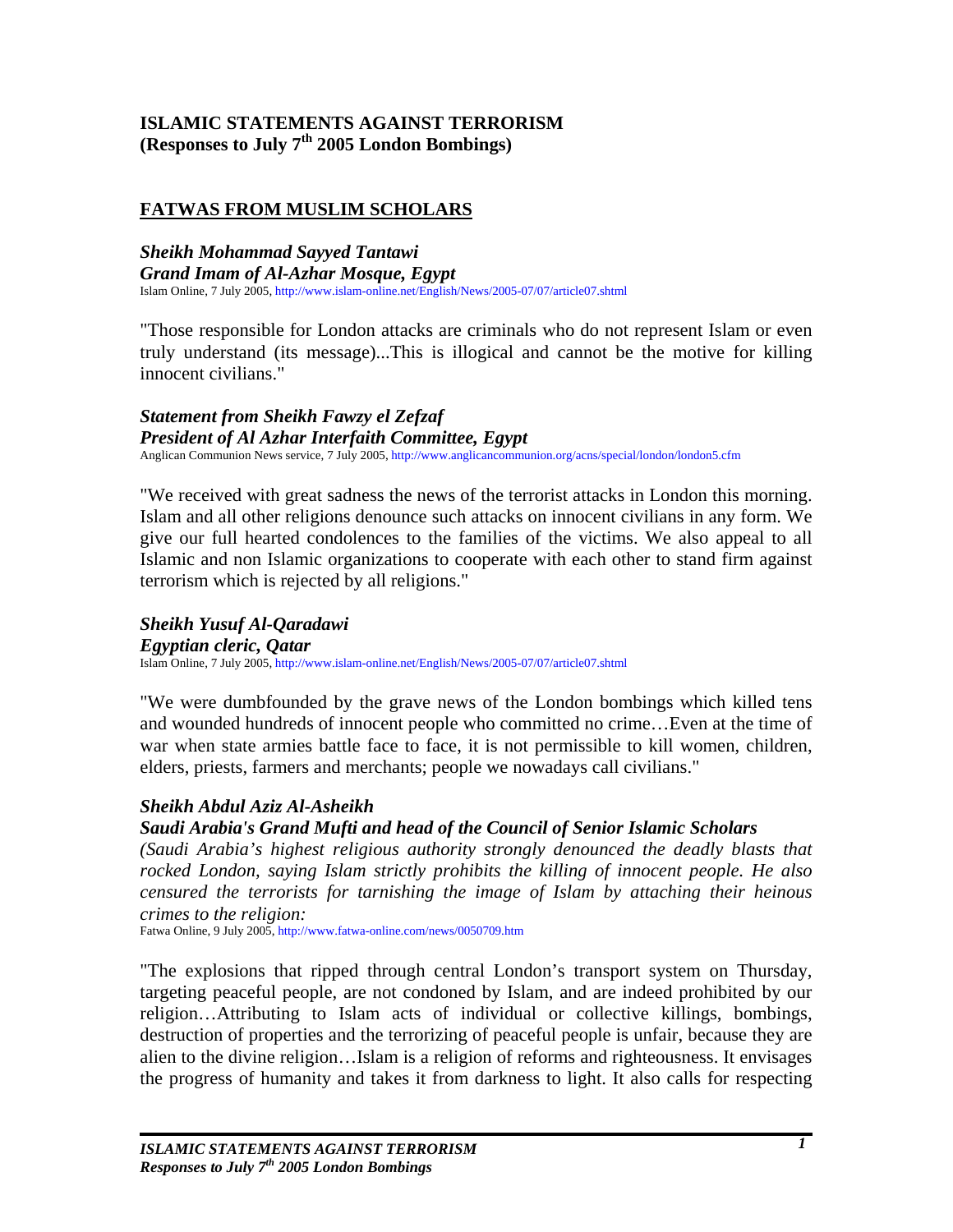agreements and prohibits their violation…Causing corruption on earth is one of the biggest crimes in Islam."

## *Mohammad Hussein Fadlallah*

#### *Leading Shiite scholar, Lebanon*

Islam Online, 7 July 2005, http://www.islam-online.net/English/News/2005-07/07/article07.shtml

"These crimes are not accepted by any religion. It is a barbarism wholly rejected by Islam."

#### *Ayatollah Mohammad Emami-Kashani Iran*

Independent, 12 July 2005, http://www.nzherald.co.nz/index.cfm?c\_id=1500947&ObjectID=10335367

"[These attacks are] barbaric acts that have nothing to do with Islam, nor with humanity."

# *Mustafa Ceric*

#### *Grand Mufti of Bosnia*

Islamic Institute, 8 July 2005, http://www.islamicinstitute.org/fb-2005/morecndmn7-7.asp

"We condemn the terrorist attacks on London. Those who kill innocent people do not deserve to be called people. They are barbarians who deserve our contempt."

## **RESPONSES FROM MUSLIM AND ARAB PERSONALITIES AND INSTITUTIONS IN THE UNITED KINGDOM**

#### *Sheikh Dr Zaki Badawi Chair of the Council of Mosques and Imams, the United Kingdom*

St. James Catholic Church website (From Agencies), 9 July 2005, http://news.stjamescatholic.org/2005/07/horror\_and\_cond.html

"We stand together now for a further purpose: to express our shared commitment to resisting and overcoming the evil of terrorism, which the events of recent days here in London have brought home to us afresh and with such devastating clarity…It is an evil that cannot be justified and that we utterly condemn and reject."

## *Islamic Cultural Centre*

*Singatories: Shaykh Ali Ahdash Muslim Cultural Heritage Centre, London, Dr Manazir Ahsan The Islamic Foundation, Leicester, Maulana Jomshed Ali The Council of Mosques, Tower Hamlets, Hussain Ali The Council of Mosques, Tower Hamlets, Mufti Muhammad Aslam Jamiat Ulama-e-Britain, Khateeb Muhammad Iqbal Awan UK Islamic Mission, Luton, Muhammad Azim Kashmir Forum UK, Mufti AbdulKader Barkatulla Senior Imam, Finchley Mosque, Imam Driss Boumzough Imam, Moroccan Muslim Community of London, Abdal Choudhury British Muslim Action Front, Maulana Abdal Choudhury The Council of Mosques, Tower Hamlets, Shaykh Ahmed Dahdorh Muslim Cultural Heritage Centre, London, Dr Ahmed Dubyan Islamic Cultural Centre & London Central Mosque, Abdel Shaheed El-Ashal Muslim Association of Britain, Shaykh Muslehuddin Faradhi Islamic Forum Europe, Shaykh Rached Ghannoushi, Maulana*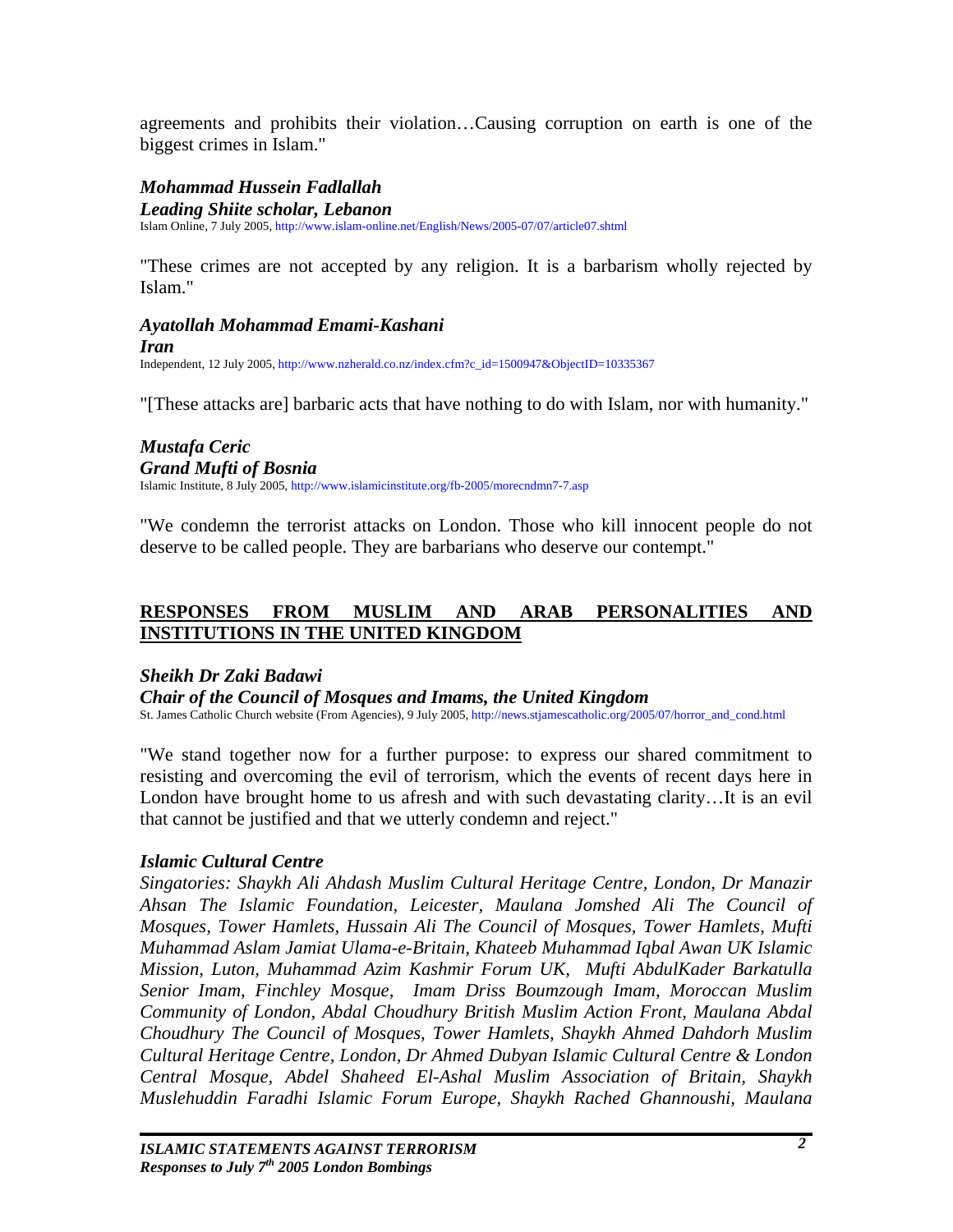*Moudood Hasan Uleman Council of Da'watul Islam, Shaykh Suhaib Hasan Islamic Shariah Council, Dr Usama Hasan Imam, Masjid Al-Tawhid, Leyton, Maulana Mahmoudul Hassan Da'watul Islam, Hafiz Shamsul Hoque Imam, Eshatul Islam Mosque, Ilford, Hafiz Maulana Shamsul Hoque The Council of Mosques, Tower Hamlets, Aboochitar Khaled International Muslim Committee, Dr AbddulKarim Khalil Muslim Cultural Heritage Centre, London, Maulana Masood Alam Khan Jamia Islamia, Birmingham, Shaykh Hokei Majouli Muslim Welfare House Trust, Professor Sayyid Fadhil Milani International College for Islamic Studies, Ahmed Sheikh Mohamed Muslim Association of Britain, Hasan Mueenuddin Da'watul Islam UK & Eire, Maulana Gul Muhammad British Muslim Forum, Maulana Farooq Mulla Lincoln Mosque, Professor Dawud Noibi Nigerian Muslim Community & Imam, Old Kent Road Mosque, Maulana Muhammad, Imdad Hussain, Pirzada Jamia-al-Karam, Nottingham, Maulana Bostan Qadri Confederation of Sunni Mosques, Midlands, Shaykh Abdul Qayoom Imam East London Mosque, Maulana Muhammad Shahid Raza The World Islamic Mission & Imam, Leicester Central Mosque, Maulana Sayyid Mohammad Sabzwary Al Asr Community & Education Centre, Maulana Ismail Ali Shah Jamiat Ulama-e-Britain, Maulana Muhammad Akram Khan UK Islamic Mission Luton* 

*Leading mosque imams, muftis and ulama, London*  Muslim Council of Britain website, 8 July 2005, http://www.mcb.org.uk/

Islamic scholars' Declaration: London bombers cannot be regarded martyrs: "[T]here can never be any excuse for taking an innocent life. The Qur'an clearly declares that killing an innocent person was tantamount to killing all mankind and likewise saving a single life was as if one had saved the life of all mankind....this is both a principle and a command. We are firmly of the view that these killings had absolutely no sanction in Islam, nor is there any justification whatsoever in our noble religion for such evil actions. It is our understanding that those who carried out the bombings in London should in no sense be regarded as martyrs."

*Mufti Muhammad Gul Rehman Qadri Chairman, The Sunni Council of Britain, London*  The Associated Press, 18 July 2005, http://www.dailystar.com/dailystar/news/84568.php

"Who has given anyone the right to kill others? It is a sin. Anyone who commits suicide will be sent to hell...What happened in London can be seen as a sacrilege. It is a sin to take your life or the life of others." [Muslims should not use] "atrocities being committed in Palestine and Iraq" to justify attacks like those in London that killed 55 when suicide bombers struck in three Underground trains and a double-decker bus...We equally condemn those who may have been behind the masterminding of these acts, those who incited these youths in order to further their own perverted ideology."

## *British Muslim Forum*

*Fatwa by more than 500 UK Muslim scholars:*  British Muslim Forum website, July 2005, http://www.britishmuslimforum.org

"…There is neither place nor justification in Islam for extremism, fanaticism or terrorism. Suicide bombings, which killed and injured innocent people in London, are haramvehemently prohibited in Islam, and those who committed these barbaric acts in London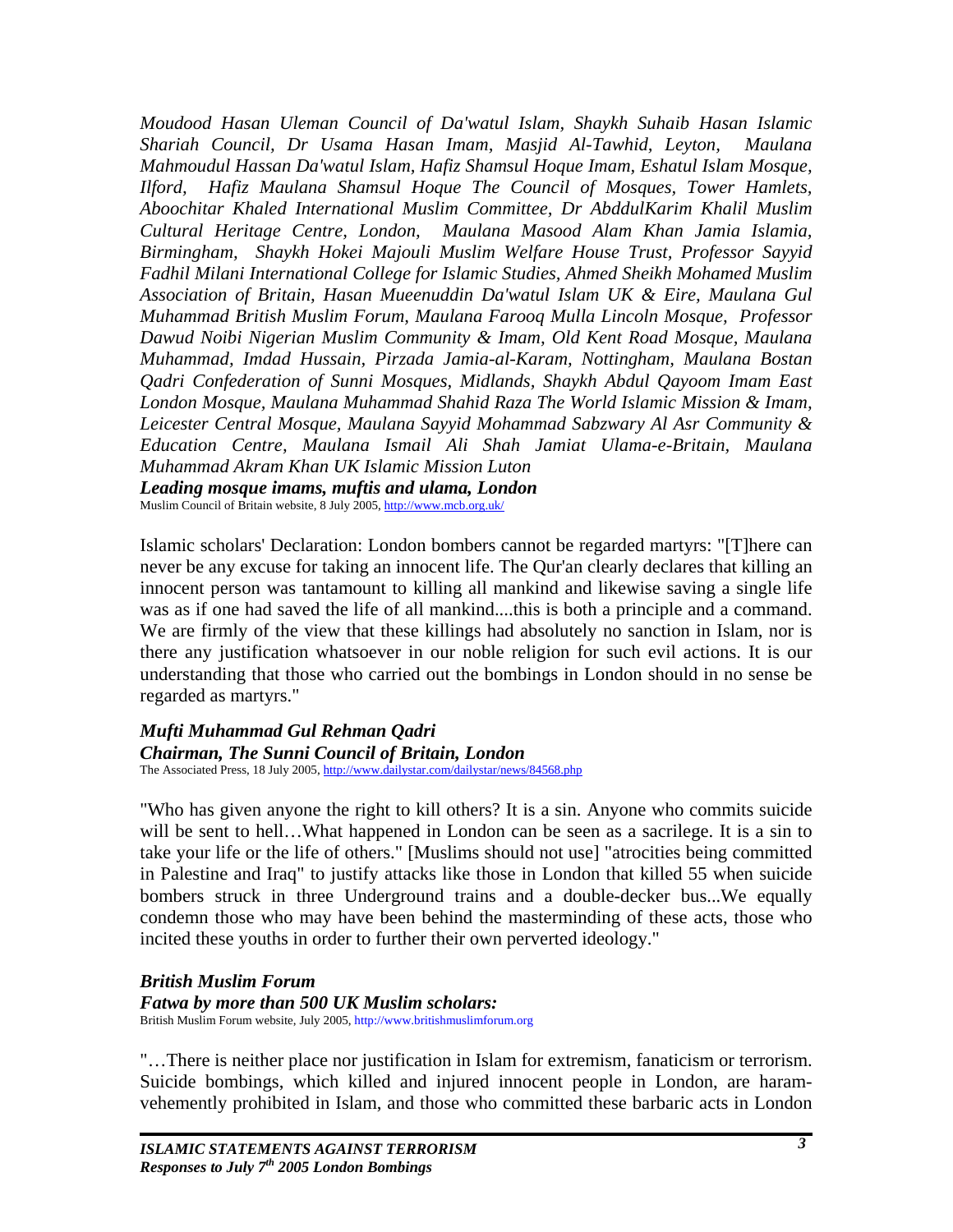are criminals not martyrs. Such acts…are crimes against all humanity and contrary to the teachings of Islam…."

# *Sir Iqbal Sacranie*

*Muslim Council of Britain* 

BBC News, 8 July 2005, http://news.bbc.co.uk/1/hi/uk/4660411.stm

"We are simply appalled and want to express our deepest condolences to the families...These terrorists, these evil people want to demoralise us as a nation and divide us...All of must unite in helping the police to hunt these murderers down."

## *Sheikh Ashraf Salah Chief Imam and Khateeb, London Central Mosque*

"As citizens and co-workers of this great city—London—we share the concerns and fears of fellow Londoners. We use the same transport and live and work in the same buildings and any attack is an attack on us all."

## *Dr. Ahmed Al-Dubayan Director General, Islamic Cultural Centre, London*

"Our thoughts, our prayers and condolences go out to all the victims of these terrible terrorist attacks. As citizens and co-workers of this great city, we share the concerns and fears of fellow Londoners. We use the same transport and live and work in the same buildings and any attack is an attack on us all. Islam expressly condemns the use of violence against civilians and innocents. We call on the Muslim community to be fully cooperative in this situation, so we may all live in peace and harmony and continue to make London the vibrant, tolerant and peaceful city it is."

# *London Central Mosque Trust & the Islamic Cultural Centre United Kingdom*

The London Central Mosque Trust & the Islamic Cultural Centre website, 7 July 2005, http://www.iccuk.org/media/press\_releases/condemnation\_of\_london\_bombings\_\_call\_for\_unity.htm

"Islam expressly condemns the use of violence against civilians and innocents. We call on the Muslim community to be fully cooperative in this situation, so we may all live in peace and harmony and continue to make London the vibrant, tolerant and peaceful city it is."

#### *Ahmed Sheikh President of the Muslim Association of Britain*  BBC News, 7 July 2005

"The person who did this was targeting along with wider British society the Muslim community, ruining the good relationship we have...It is scary. A tiny element of the community will make use of this. It is a blow to us, to all of us. It is a moment of sadness and we send our condolences to the families of those who have been killed or injured."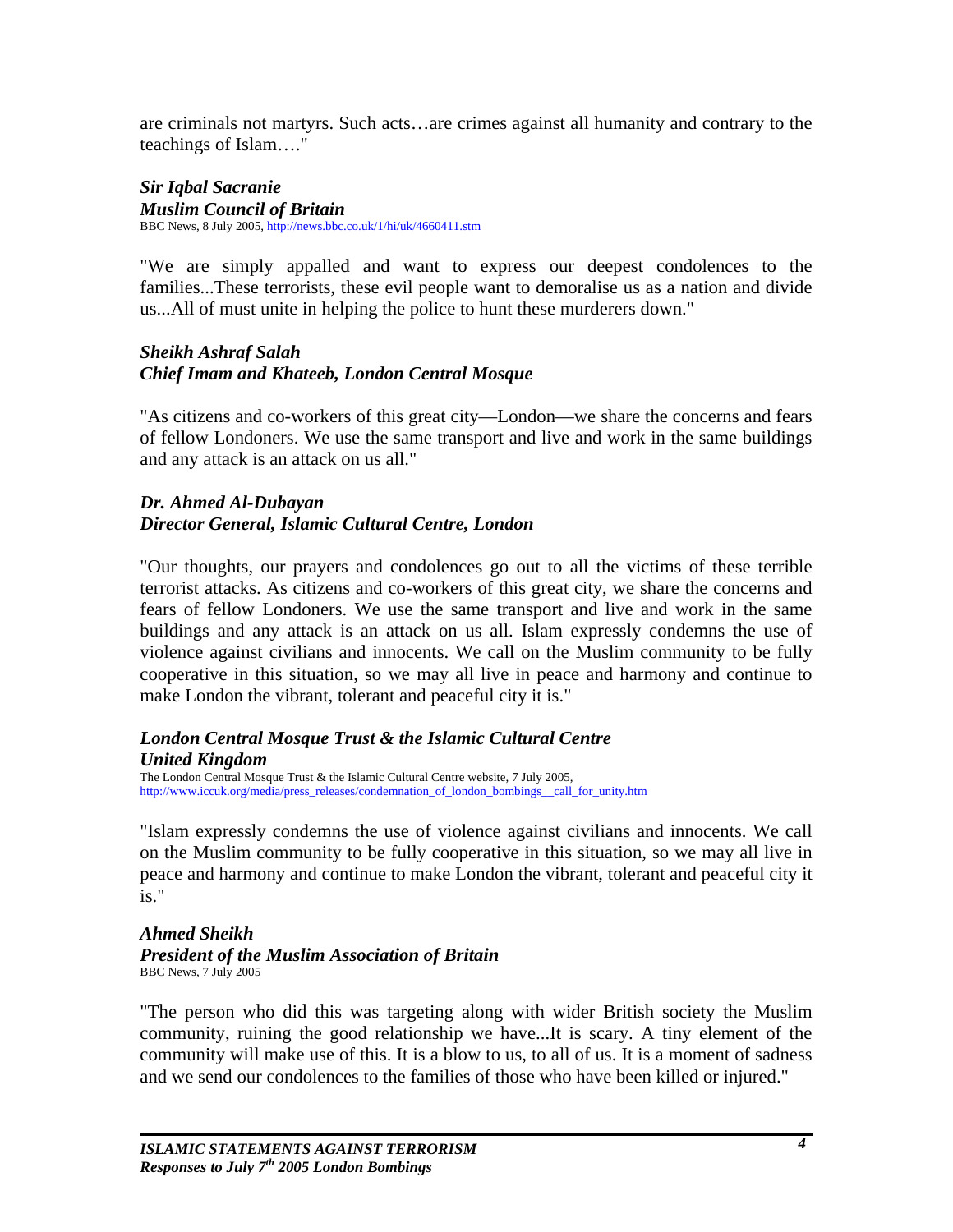#### *Imam AI-Khoei Islamic Center United Kingdom*  Imam Al-Khoei website, 7 July 2005, http://www.al-khoei.org/press/07072005.asp

"Imam AI-Khoei Islamic Center was shocked to hear about and strongly condemns the senseless act of terrorism perpetrated in London, United Kingdom, today morning. The Center sends its condolences to the bereaved families and hopes those responsible for this dastardly deed will be caught and brought to justice soon. This act of violence is in no way justifiable, nor is it in accordance with the teachings of Islam that values life and considers destruction of one life as destruction of whole humanity. The decent, peaceloving Muslims in the world are also victims of such inhuman acts of crime that are always reported from Iraq, Afghanistan and elsewhere in the world. It is our fervent prayers that the deviant groups who misuse religion to peddle their own perverted ideologies to harm ordinary innocent people going about their daily business will get the taste of their own medicine."

## *Luthful Karim*

*Chief trustee of the MA Al-Kharafi Centre, London, United Kingdom*  Aldershot news and mail, 12 July 2005, http://www.aldershot.co.uk/story.asp?intid=2720

"What I can say about the attacks is that they were evil and cowardly. It's not Muslim, it's not Christian or Hindu, it's a criminal act. On behalf of the MA Al-Kharafi Centre and the Muslim community at large, we offer our condolences to the bereaved families...We disassociate the Muslim community from these so-called Islamic terrorists. Islam does not accept or advocate such atrocities, and I would not call them Muslims...I would call them very evil, sick-minded people who know no boundary or limit to their evilness."

## *Wakkas Khan*

*President, Federation of Student Islamic Societies, United Kingdom and Ireland* Federation of Student Islamic Societies in the UK & Ireland website (FOSIS), 7 July 2005 http://www.fosis.org.uk/sac/londonattack\_pressrelease.htm

"We are shocked and distressed by these incidents which has hit our country's capital and our thoughts and prayers are with all those who suffered injuries and the families of those who have lost their lives. We continue to condemn in no uncertain terms all such cowardly acts of violence…We would like to take this opportunity, on behalf of Muslim students to offer our support and assistance to the emergency services who have reacted swiftly and efficiently."

## *Daoud Rosser-Owen*

#### *Amir, President of the Association for British Muslims*  Jannah.org website, 7 July 2005, http://www.jannah.org/muslim\_reaction\_to\_london\_bombings.html

"Incidents such as those that took place in London on 7 July are absolutely to be condemned by Islam and Muslims. They are in flagrant violation of the Shari'ah and all the Laws of God. They constitute banditry (qat'u-t tariq) under the laws against outrages (baghy), and are capital crimes. It is the duty of believers to help hunt down the perpetrators and have them suitably punished. We endorse and re-iterate the fatawa of the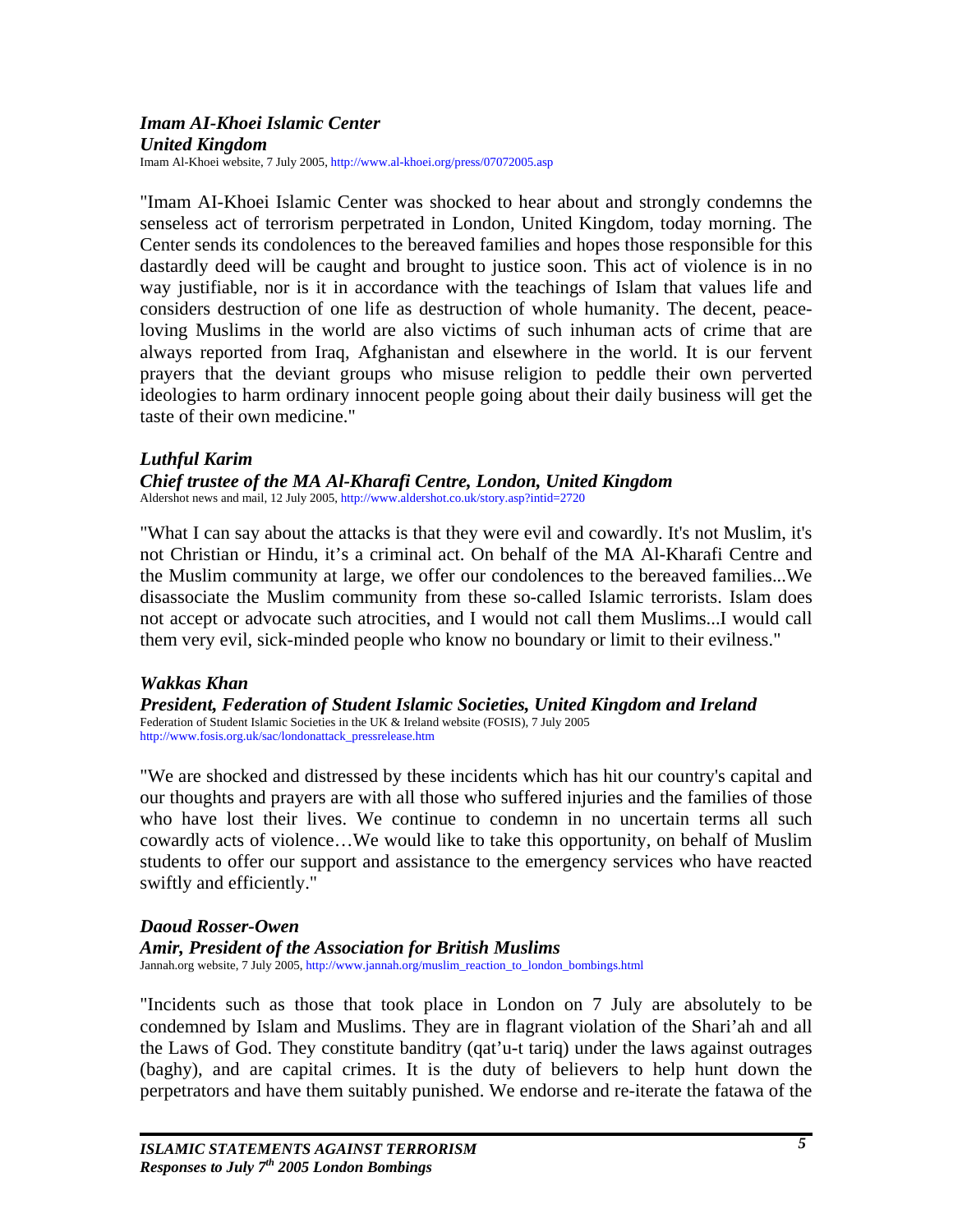late Shaykh 'Abdu-l 'Aziz bin Baz (after the Riyadh Bombing) and Shaykh Yusuf al-Qaradawi and other eminent scholars after September 11, 2001. The perpetrators of these acts cannot be Muslims, for in committing them they have exited Islam. Muslims, however, must resist any attempts to identify them with these outrages."

#### *Yusuf Islam (formerly Cat Stevens) British Muslim*

Catstevens.com website, 7 July 2005, Full text of statement at http://catstevens.com

"I am horrified at the nightmarish acts of carnage we have just seen inflicted on London and its people in what authorities are describing as coordinated terror attacks. What on earth these murderers think they can gain by blowing up innocent men, women and children is impossible to imagine. No doubt the fatalities will include people of all religions and races without discrimination. My heartfelt sympathy goes out to all those who have suffered loss or injury."

## *Mohammed Sarwar*

*Muslim legislator, United Kingdom's Labor Party*  Asharq Alawsat Online, 13 July 2005, http://aawsat.com/english/news.asp?id=796&section=1

"We are deeply shocked that these are homegrown bombers, and the vast majority of the Muslim community condemn these barbaric attacks."

## *Lord Nazir Ahmed of Rotherham*

*Member of British Parliament, United Kingdom*  The London Central Mosque Trust & the Islamic Cultural Centre website: http://www.iccuk.org/media/reports/british\_muslims\_strongly\_condemn.htm

"The Muslim Community is devastated due to this terrible act of terrorism perpetrated by these evil people. Terrorist has no religion or nationality because in London they have killed Muslims, Hindus, Christians and all Londoners and we shall not be deterred to taking these people on and no one should give them any sanctuary. I want to say that the Muslim community needs to have patience and courage because we are passing through a very difficult time. Because of these atrocious attacks people will be suspicious and angry and there may be some reprisals. We must not suffer in silence and every case must be reported to the police."

# *Lord Adam Patel of Blackburn*

*Member of British Parliament, United Kingdom*  The London Central Mosque Trust & the Islamic Cultural Centre website: http://www.iccuk.org/media/reports/british\_muslims\_strongly\_condemn.htm

"Terrorists do not belong to any religious group. They are the number one enemy of their religion. Killing innocent people is an act of barbarians. I can never understand what they are trying to prove by taking the lives of innocent men, women and children. I wholeheartedly condemn this sort of terrorist activities. If they are Muslims, Islam does not allow taking the lives of innocent people even at the time of Holy war. That was a clear message from Prophet Muhammad (peace be upon him). Christianity, Judaism and Hinduism also do not allow taking the lives of innocent people."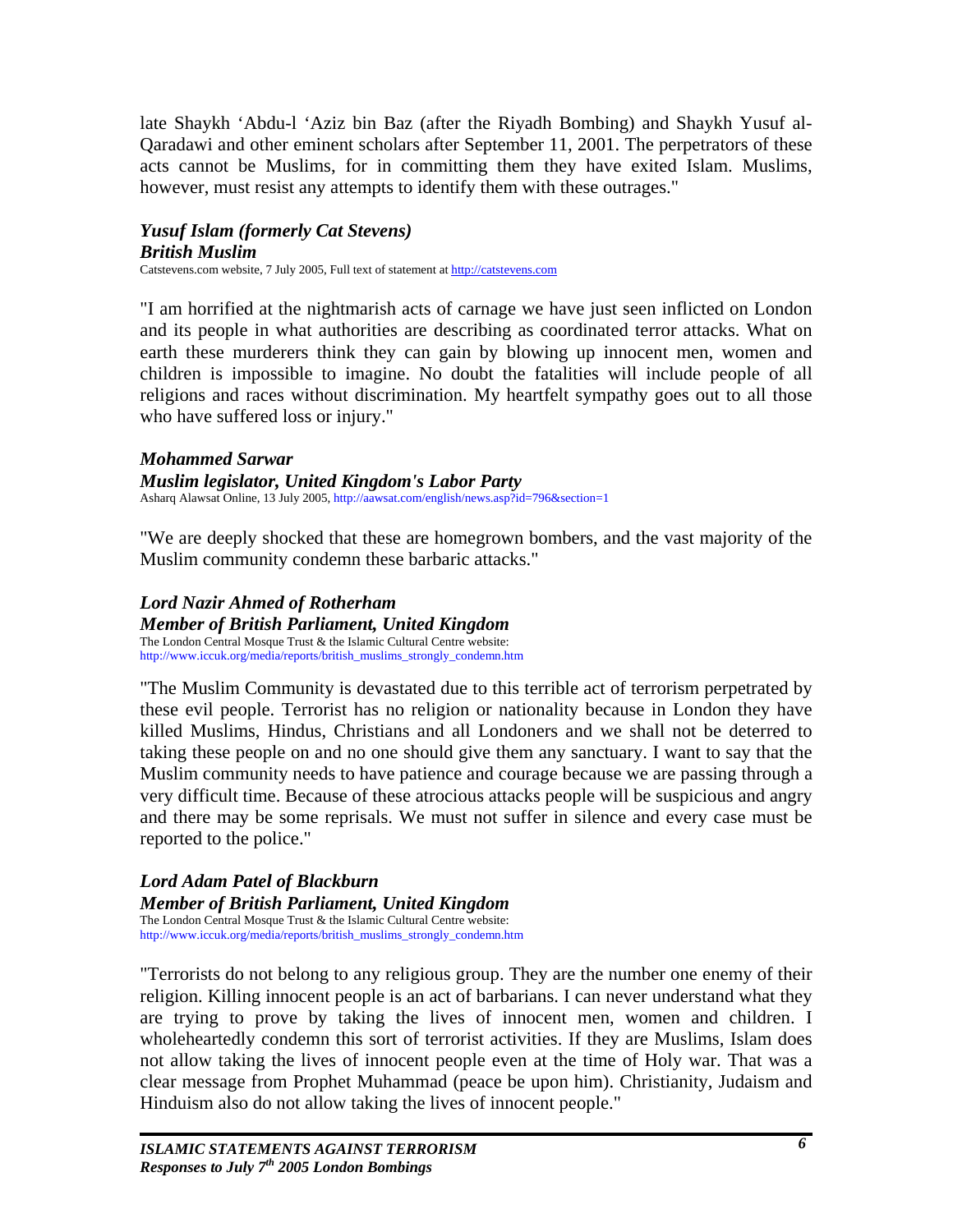*Syed Aziz Pasha General Secretary of the Union of Muslim Organisations of UK & Eire (UMO)*  The London Central Mosque Trust & the Islamic Cultural Centre website: http://www.iccuk.org/media/reports/british\_muslims\_strongly\_condemn.htm

"The British Muslims condemn the terrorist attacks in London which has resulted in the loss of lives and injuries to many innocent civilians. We convey our condolences to the families of the victims of this atrocity. We want to reiterate the fact that Islam is a religion of peace and justice which promotes human brotherhood worldwide. The British Muslims are peaceful and law-abiding citizens which are making a significant contribution to the moral and material prosperity of this country."

## *Sheikh Abdul Qayyum Chief Imam, East London Mosque*

"We are part of the rich diversity of British life, and we strive with other faiths for the betterment of our society. Allah has blessed us with good relationships with the rest of the British community which, despite the world events of recent years, continue to improve. By working hard together, consulting one another and extending the hand of friendship, Britain is becoming a great example of a multicultural society for the rest of the world…The evil people who planned and carried out these indiscriminate acts of terror…are criminals. No religion can accept what they have done. Their actions are crime and terror, which all should condemn….Killing innocent people is not allowed at all in Islam, rather it is one of the major sins, as it is totally against the principles of justice. Those people who committed the atrocities in London…, when many innocent people were killed and injured, have abandoned justice and resorted to a heinous crime. If they had any proper understanding of the teachings of Islam, they would never have committed such evil deeds. Islam came to save human life, not to destroy it."

## *Dilowar Hussain Khan*

#### *Director of the East London Mosque*

The Guardian, 8 July 2005, http://www.guardian.co.uk/terrorism/story/0,12780,1524173,00.html

"Whoever it is cannot have done so in the name of Islam. This kind of action is never justified by any religion...These are criminal acts...It is very important we show this is not a Muslim issue. It is an issue of right and wrong."

# *Osama Mahdi*

*Commentator*  The Financial Times (source Elaph.com), 13 July 2005, http://news.ft.com/cms/s/bf586644-f3c3-11d9-af32- 00000e2511c8,dwp\_uuid=46d6f5a8-d260-11d8-b661-00000e2511c8.html

"The bloody explosions which shook London last Thursday morning did not just kill and maim, they also created a strong barrier in the relations between the children of Islam and the West, and put the Muslim religion in the position of being the first accused. Then, 'the Abu Hafs al-Masri Brigades' - a group with ties to al-Qaeda claimed responsibility. Islamic scholars are saddened by the bloody explosions and have condemned them. They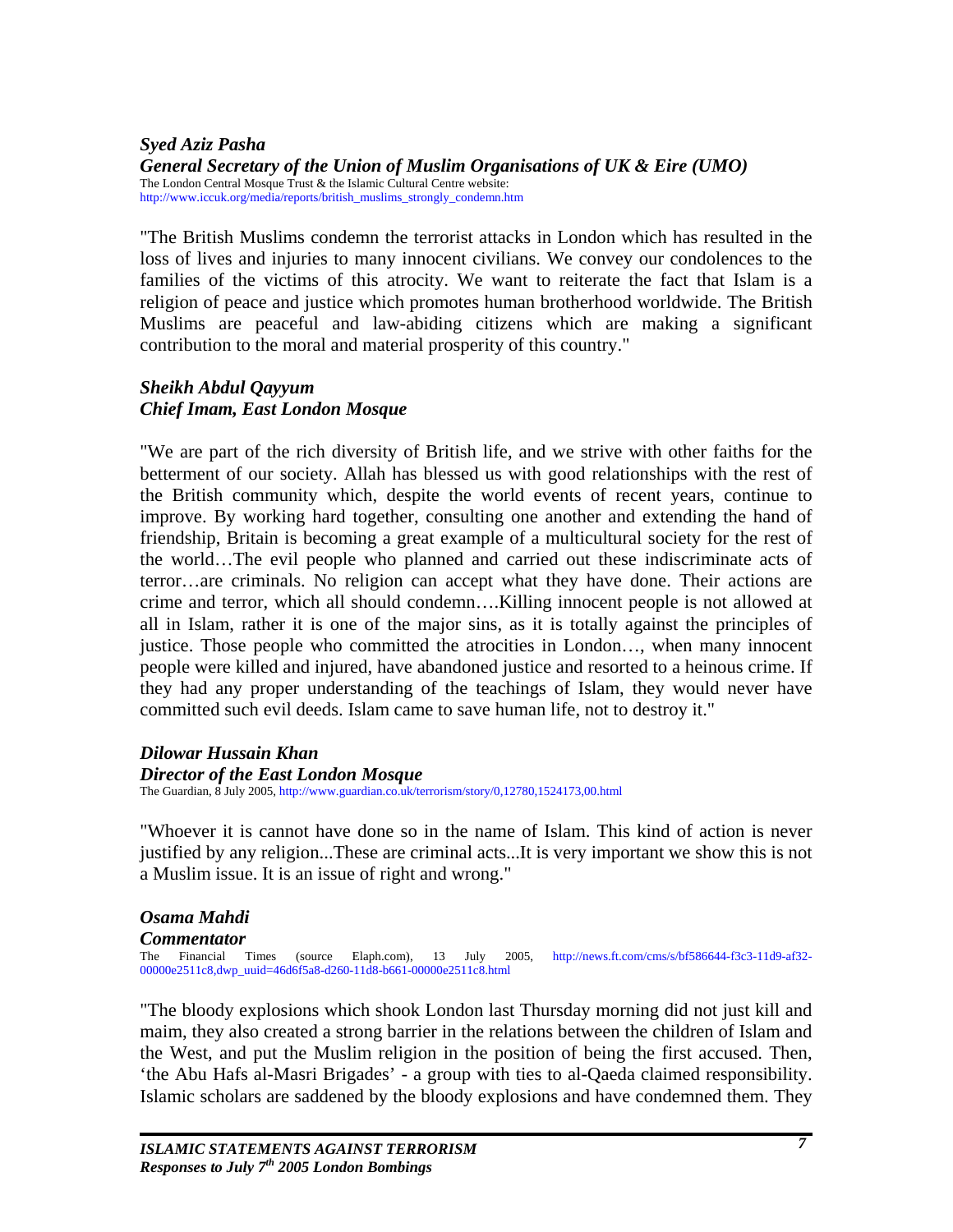have declared the innocence of the Islamic religion from the bombings, considering the Islamic religion to be a window to the word of God, and human nature, whereas what this group has done has met with no understanding among Muslims and they are, in fact, enemies [of the religion]."

# *Shaykh Faraz Rabbani United Kingdom*

Sunni Path website, http://www.sunnipath.com/resources/Questions/QA00005469.aspx

"There is no Islamic justification possible for crimes against humanity, such as the recent London bombings. The killing of innocents is against basic humanity, and has absolutely no place in the Shariah. The Shariah came to preserve five fundamental interests (maqasid): religion, life, intellect, honor, and property. Things that harm any of these are contrary to the very foundations of Divine Law. God tells us in the Noble Qur'an (5:32): For that cause We decreed for the Children of Israel that whosoever kills a human for other than manslaughter or corruption in the earth, it shall be as if he had killed all humanity; and whoso saves the life of one, it shall be as if he had saved the life of all mankind. Our messengers came unto them of old with clear proofs, but afterwards lo! many of them became prodigals in the earth. It is related in Imam Muslim's Sahih, that the Hakim ibn Hizam (God be pleased with him) passed by a group of people in Sham who had been made to stand in the sun after oil had been poured over their heads. He asked, "What is this?" He was told that they were being punished for failing to pay their land tax. Hakim ibn Hizam (God be pleased with him) responded, "Truly, I have heard the Messenger of God (peace and blessings be upon him) say, 'God shall torment those who torment others in this life.'" [Muslim, 2613]

#### *The Islamic Foundation Leicester, United Kingdom*

The Islamic Foundation, United Kingdom website, 7 July 2005, http://www.islamic-foundation.org.uk/IF-PR-7-7.htm

"The Islamic Foundation is shocked and horrified at the bomb attacks in London today. We join everyone in condemning such acts of wanton and senseless violence. Our thoughts and prayers are with the victims and their loved ones at this tragic moment. The Director General, Dr Manazir Ahsan said: "We deplore these barbaric acts and hope that the perpetrators are identified and brought to justice quickly. Our heartfelt condolences go out to all the victims and their families." This is an attack on all of us, and all communities of faith, and of none, need to stand together in calm and resolute purpose against terrorism, hatred and extremism."

# *Sheikh Muhammad Afifi al-Akiti Oxford, United Kingdom*

Living Islam website, Full statement of text dated 23 July 2005 at http://www.livingislam.org/k/dcmm\_e.html

"In our Law, the ends can never justify the means except when the means are in themselves permissible…as is made clear in the following famous legal statement: *The means to a reward is itself a reward and the means to a sin is itself a sin*…To put it plainly, there is no legal precedent in the history of Sunni Islam for the tactic of attacking civilians and overtly non-military targets. Yet the awful reality is that a minority of Sunni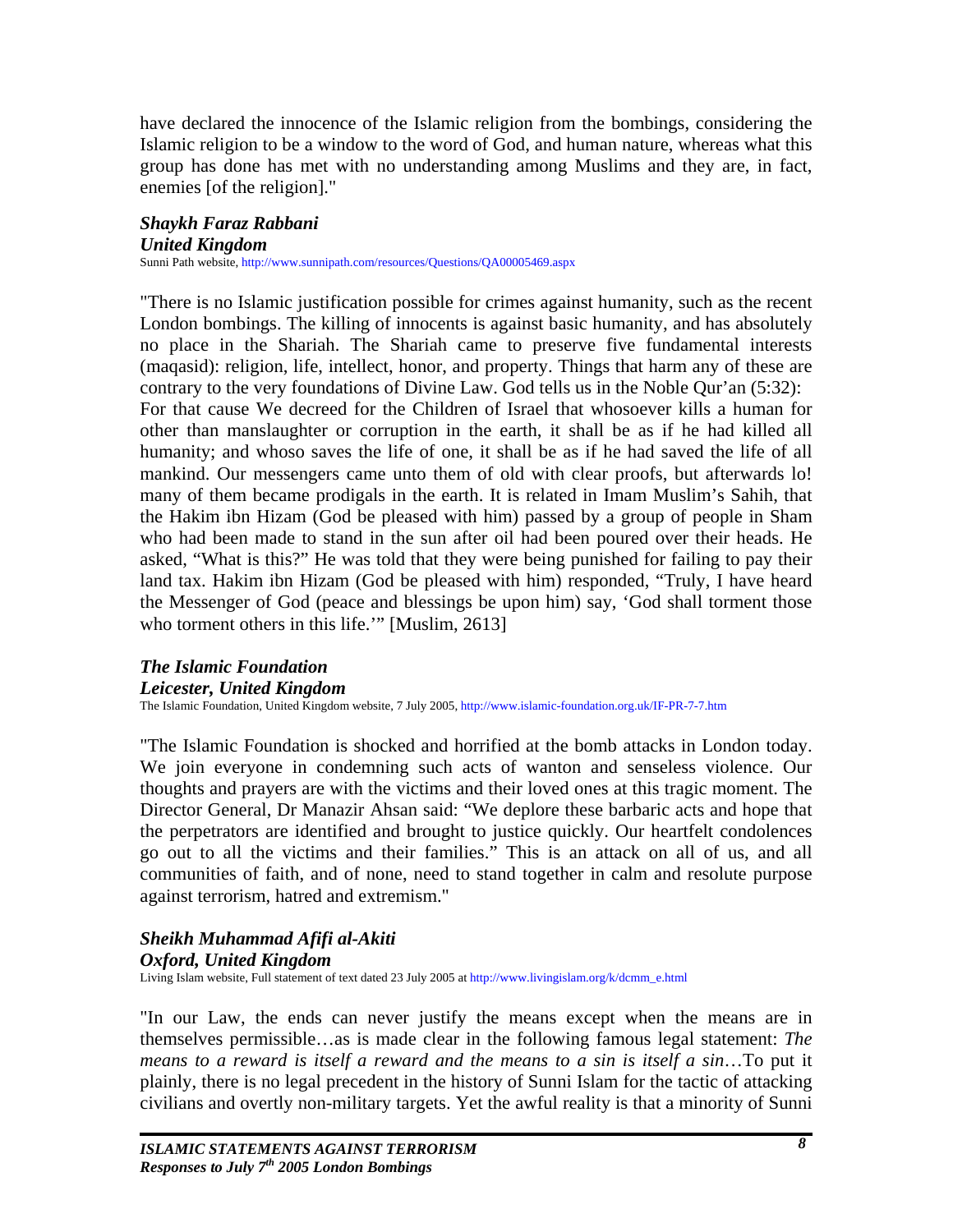Muslims…have perpetuated such acts in the name of Jihad and on behalf of the Umma….There can be no legal justification, nor can there be a legitimate Shar'i excuse, for circumventing the convention of war by targeting non-combatants whatsoever, and the [Divine Law] of killing them is not only that it [is] Forbidden but also a Major Sin and contravenes one of the principle commandments of our way of life…."

## *Muslim Welfare House, London*

http://www.mwht.org.uk

"MWH has been shocked and deeply disturbed by the seemingly orchestrated acts of terror across London this morning. We reiterate our position as wholly and utterly opposed to all acts of terrorism and hold that the perpetrators of this barbaric crime should be sought and brought to justice. The harrowing images of innocent commuters caught up in this tragedy serves to reinforce our will to continue to work against the destructive and dogged determination of terrorist elements. In these efforts we reach out to others in society, including friends from other faith communities, strengthened by a common religious opposition to terrorism and a common desire for peace and calm."

#### *AhlulBait Islamic Mission*

http://www.aimislam.com/advent/issue1/statement.html

"The AhlulBayt Islamic Mission hereby joins the masses in condemning these barbaric acts of terrorism and shares the grief and sorrow of the nation…We call on British Muslims and non-Muslims to stand united in opposition to terrorism and to help safeguarding our society from people who are acting outside of religious values and the law…We also call on Muslim clerics in Britain to speak out of their opposition to terrorism and preach for state unity at this difficult time. We would like to reiterate that Islam is a religion of peace, justice and freedom and we disassociate ourselves with any organisation – claiming to be Muslim or otherwise; which carries out acts which are contradictory to the teachings of Islam. Verily we are from God and to Him we shall return."

## *Muslim Safety Forum*

"The members of the MSF, watched with dismay, shock and deep sadness the events that unfolded today in London. As Londoners, our first thoughts are with those who have been injured or lost their lives and with their families…the MSF would like to express its total condemnation of such terrible acts and gross violations of the law of humanity. The MSF would like to re-iterate that the true message of Islam is one of Peace, Justice and the love of humanity. Islam holds the sanctity of human life in the highest possible regard and shedding the blood of an innocent person is seen as a most heinous and repulsive crime."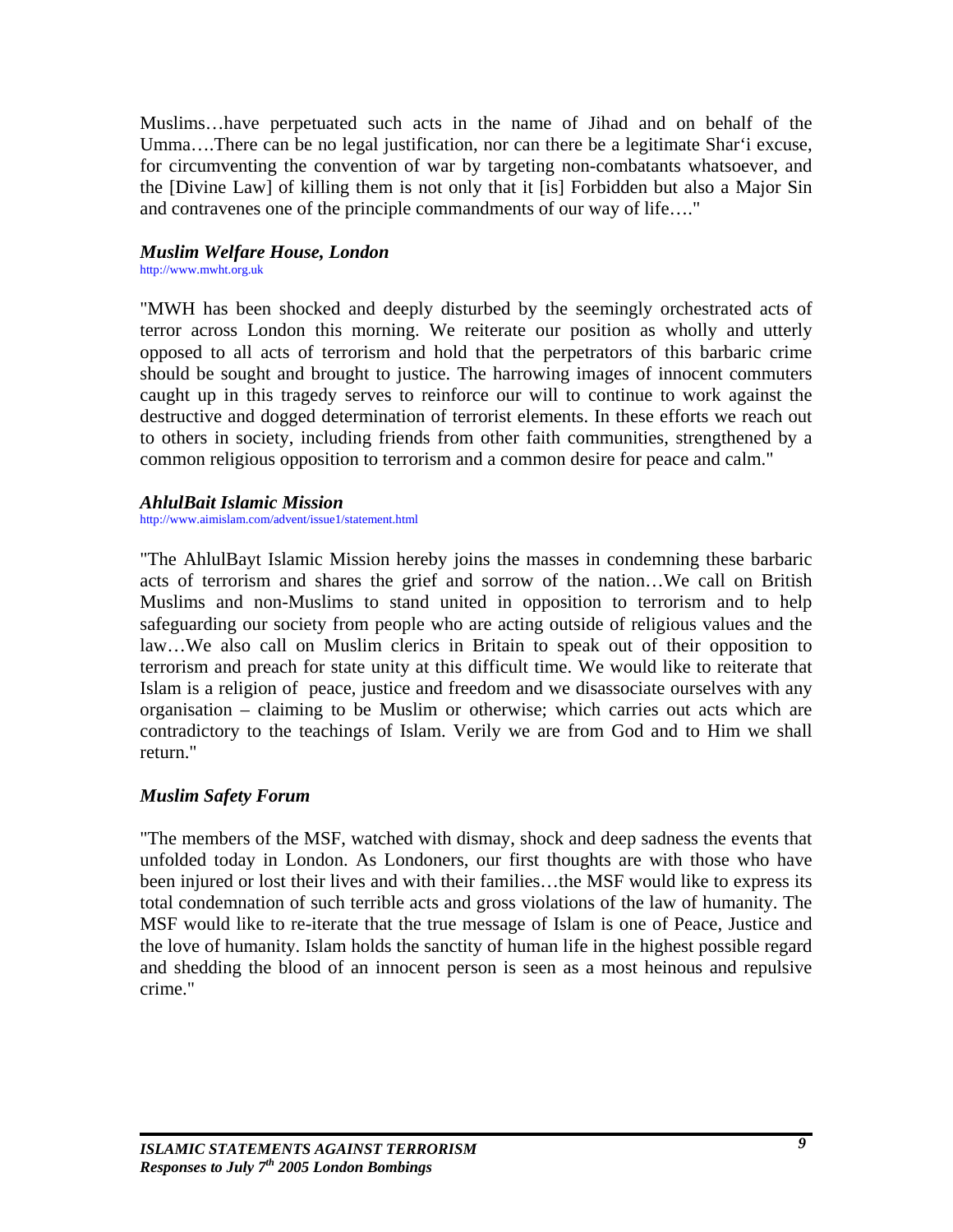## *Dr. Ghayasuddin Siddiqui Leader, Muslim Parliament*

"[The attacks are] inhuman, mindless and unwarranted… Our heart goes out to those who have lost or got injured their loved ones in the carnage."

## *Dr. Munir Ahmed President of Islamic Society of Britain (ISB)*

"The ISB extends its deep-felt sympathy to the families of those killed and to all those who have been hurt or wounded in the explosions. The ISB stands in solidarity with the nation, It is absolutely imperative that we all, Muslim or not, as citizens wishing to live together in a secure, civilised society, stand up and fight these acts. This is a time for us all to pull together and heal each other's wounds. It's a time to draw close in tenderness, but also in outrage. We hope the perpetrators are brought to justice for the utter horror of their attacks at such a critical stage."

## *Muslim Association of Britain*

"…The Muslim Association of Britain expresses its disgust with the contempt in which the perpetrators appear to hold human life. Islam holds the sanctity of human life in the highest possible regard and shedding the blood of an innocent person is seen as a crime most heinous and repulsive. The Muslim Association of Britain calls on Muslims everywhere to be clear and strong in declaring the fundamentals of Islam which emphasise the principles of peace, justice and humanity…."

## *Islamic Human Rights Commission*

07 July 2005, http://www.ihrc.org

"The Islamic Human Rights Commission condemns in no uncertain terms the attacks perpetrated in London this morning."

# *Muslim Public Affairs Committee UK*

07 July 2005, http://ww.mpacuk.org

"London's Muslims are shocked as our city has been the victim of what appears to be a coordinated terrorist attack….MPACUK expresses deepest sympathy with all the families of those affected and commends the emergency services for their fast response to the attacks…."

# *Muslim Public Affairs Committee UK*

08 July 2005, http://ww.mpacuk.org

"Everyone was shocked at yesterday's events and felt sympathy for those who were injured or lost their lives to this tragedy. Muslims need to engage with the wider public on issues relating to this and we need to let it be known that British Muslims DO NOT condone such acts of violence against the innocent anywhere in the world. Today's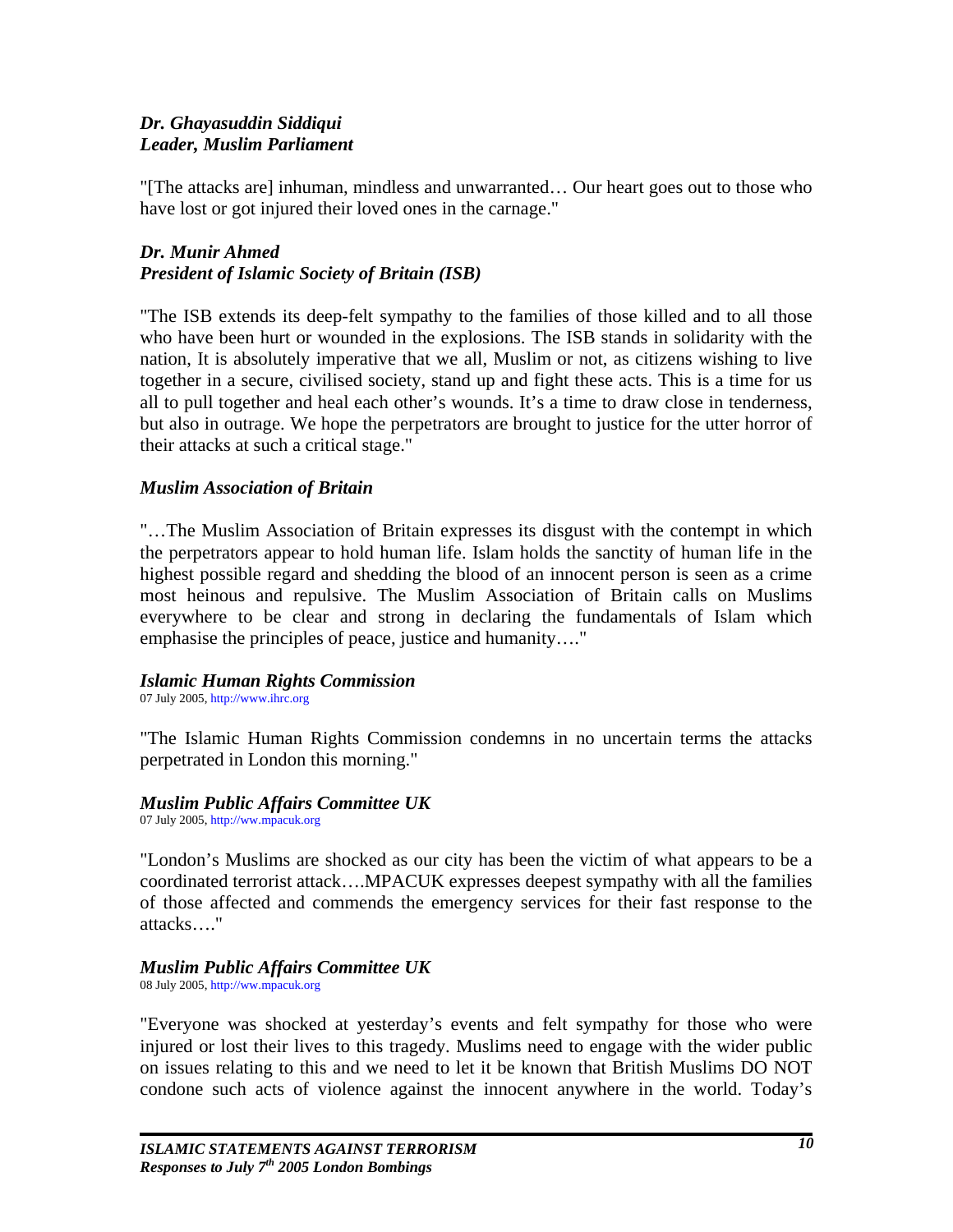Khutbas [prayer sermons] should reflect this and should focus on activating Muslims into portraying to the wider world what real Islam teaches. We should not sit back and allow these acts of terrorism to cause a divide based on religion between citizens of this country…."

# *Joint statement by Muslim, Christian and Jewish leaders, Aldgate Station*

"Our thoughts and prayers are with the innocent victims of these atrocities, their families, friends and colleagues. The faith communities are united in condemning the outrageous acts of terror, and we stand together in mutual support at this difficult time. We are proud that relations between our communities in London are strong and vibrant, and we are determined that far from causing division, these tragic events will bring us loser together through our shared values in a spirit of genuine peace and harmony."

# *Joint statement from the Muslim Council of Britain and Churches Together in Britain and Ireland*

"The scriptures and the traditions of both Muslim and Christian communities repudiate the use of such violence. Religious precepts cannot be used to justify such crimes, which are completely contrary to our teaching and practice. These attacks strengthen our determination to live together in peace, and to grow together in mutual understanding."

## *Abu Basir al-Tarsusi London-based Syrian Cleric*

"…a disgraceful and shameful act, with no manhood, bravery or morality."

# **RESPONSES FROM MUSLIM AND ARAB INSTITUTIONS IN THE UNITED STATES OF AMERICA**

# *Fiqh Council of North America*

*Signatories: Dr. Muzammil H. Siddiqi, Dr. Abdul Hakim Jackson, Dr. Ahmad Shleibak, Dr. Akbar Muhammad, Dr. Deina Abdulkadir, Shaikh Hassan Qazwini, Dr. Ihsan Bagby, Dr. Jamal Badawi, Dr. Muhammad Adam Sheikh, Shaikh Muhammad Al- Hanooti, Shaikh Muhammad Nur Abdallah, Dr. Salah Soltan, Dr. Taha Jabir Alalwani, Shaikh Yahya Hindi, Shaikhah Zainab Alwani, Dr. Zulfiqar Ali Shah, Dr. Mukhtar Maghraoui, Dr. Nazih Hammad, Imam Rabbil Ramjohn and the following Islamic mosques and organizations: Afghan Cultural Center, Al Nur Islamic Center, Rashid Ahmed, Director, All Dulles Area Muslim Society, Mohamed Magid, Imam, Al-Mu'minun Islamic Center, Samuel Ansari, American Islamic Academy, Shaykh Al-Tayyab, American Moslem Society, Mahdi Ali, Imam, American Muslim Voice, Assadiq Islamic Educational Foundation, Sayed Mohammad Jawad Qazwini, Imam, Auburn Islamic Center, Mark Hamza Dougherty, President Bay County Islamic Society Inc, Hashem Mubrak, Belleville Mosque and Islamic Education Center, Dr. Abdul W. Kazi, Blossom Valley Muslim Community Center, Allaedin Ezzedin, Imam Campus Mosque of Scranton, Imam, Cincinnati Islamic Center, Ilyas Nashid, Imam, Concerned Muslims of Greater Cleveland*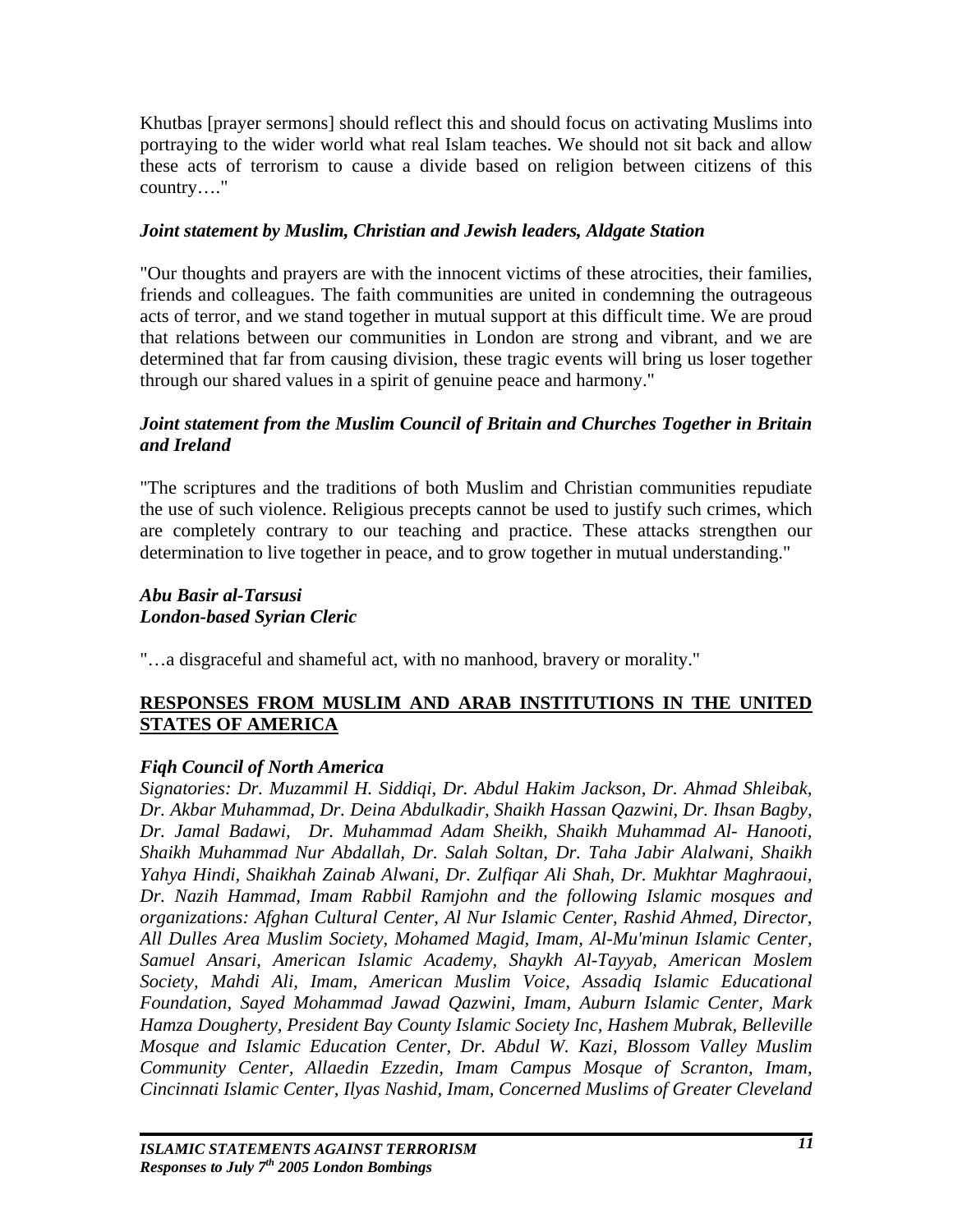*(CMGC), Council of Masajid, Cleveland, Daar-ul-Islam Masjid, Muhammad Nur Abdallah, Dalton Islamic Center, Hammad El-Ameen, President, Darassalam, Mohammed M. Safa, Discover Islam Foundation, Muhammad Quadir, Ershad Institute, Elmhurst Islamic Center, Riaz Ahmad, Mufti First Cleveland Mosque, Abbas Ahmad, Imam, Fox Valley Islamic Society, Delwar Mian, Secretary, Foundation for Islamic Education, Sheikh Mustafa Ahmad, Greenway Islamic Center, Didmar Faja, Hidaya Foundation, Howard County Muslim Council, Anwer Hasan, President, Indian Muslim Relief & Charities, IntraCity Muslim Action Network (IMAN), Ohio, Islamic Association of Cary, Shakil Ahmed, Islamic Association of Greater Shreveport, Sayed Jumaa Salam, Islamic Association of Northeastern Pennsylvania, Riaz Hussain, Treasurer, Islamic Association of West Virginia, Mohamad Jamal Daoudi, Imam, Islamic Center of America, Sayed Hassan Al-Qazwini, Imam, Islamic Center of Blacksburg, Islamic Center of Boca Raton, Jalal Khan, Imam, Islamic Center of Cape Girardeau, Shafiq Malik, Imam, Islamic Center of Carbondale, Muhammad Kamran, President, Islamic Center of Cleveland, Fawaz Damra, Imam, Islamic Center of Contra Costa, Abdul Quddus Saleh, Imam, Islamic Center of Des Moines, Ibrahim Dremali, Imam, Islamic Center of Fremont, Mubashir Ahmed, President, Islamic Center of Little Rock, Islam Mossaad, Imam, Islamic Center of Marietta, Amjad Taufique, President, Islamic Center of Maryland, Amin Ezzeddine, Imam, Islamic Center of New England, Talal Eid, Imam, Islamic Center of New Mexico, Isam Rajab, Imam, Islamic Center of Northeast Florida, Zaid Malik, Imam, Islamic Center of Oakland, Islamic Center of Old Bridge, Alvi Fakhruddin, Imam, Islamic Center of Omaha, Dr. Ahmad Az-Zaare, Imam, Islamic Center of Passaic County, Mohammad Qatanani, Imam, Islamic Center of Pleasanton/Dublin, Islamic Center of Portland, Samir Horani, Board Member, Islamic Center of Raleigh, Mohammed Bainonie, Imam, Islamic Center Of Reseda, Ali Shakoor, Imam, Islamic Center of Somerset, Husein Turki, Islamic Center of South Florida, Hassan Sabri, Imam, Islamic Center of Southern California, Jamil Momand, Chairman, Islamic Center of Tampa, Ziad Taha, Director, Islamic Center of Virginia, Shaheed Coovadia, Imam, Islamic Council of Ohio, Sohail Khan, Secretary, Islamic Education Center, Dr. Ahmad Sakr, Director, Islamic Educational Center of North Hudson, Mohamed Alhayek, Imam Islamic Foundation of Central Ohio, Siraj Haji, Islamic Foundation of South Florida, Rashid Ahmad, Imam, Islamic House of Wisdom, Imam Mohammad Ali Elahi, Islamic Jaffaria Association, Mohamed Banglori, Imam, Islamic Learning and Practicing, Dr. Misbah Eldereiny, Islamic Movement of Florida, Moneer Khan, Imam, Islamic Mosque of Cleveland (Masjid al-Islam), Islamic Shura Council of Southern California, Shakeel Syed, Executive Director, Islamic Society of Annapolis, Mohammad Arrafa, Imam, Islamic Society of Akron and Kent, Islamic Society of Baltimore, Abid Husain, General Secretary, Islamic Society of Boston, Shaykh Besyouni Nehela, Islamic Society of Central Florida, Mohammed al Masri, Imam, Islamic Society of East Bay, Dr. Mohamed Rajabally, Islamic Society of Essex County, Ismail Elshikh, Imam, Islamic Society of Greater Columbus, Dr. M. N. Tarazi, President, Islamic Society of Greater Houston, Rodwan M. Saleh, President, Islamic Society of Greater Kansas City, Shahir Safi, President, Islamic Society of Michiana, Mohammed Sirajuddin, Imam, Islamic Society of Orange County, Ismail Majoo, President, Islamic Society of Pinellas County, Haitham Barazangi, Imam, Islamic Society of Salt Lake City, Ali Mohammed, Imam, Islamic Society of San Fransisco, Souleiman Ghali, President, Islamic Society of*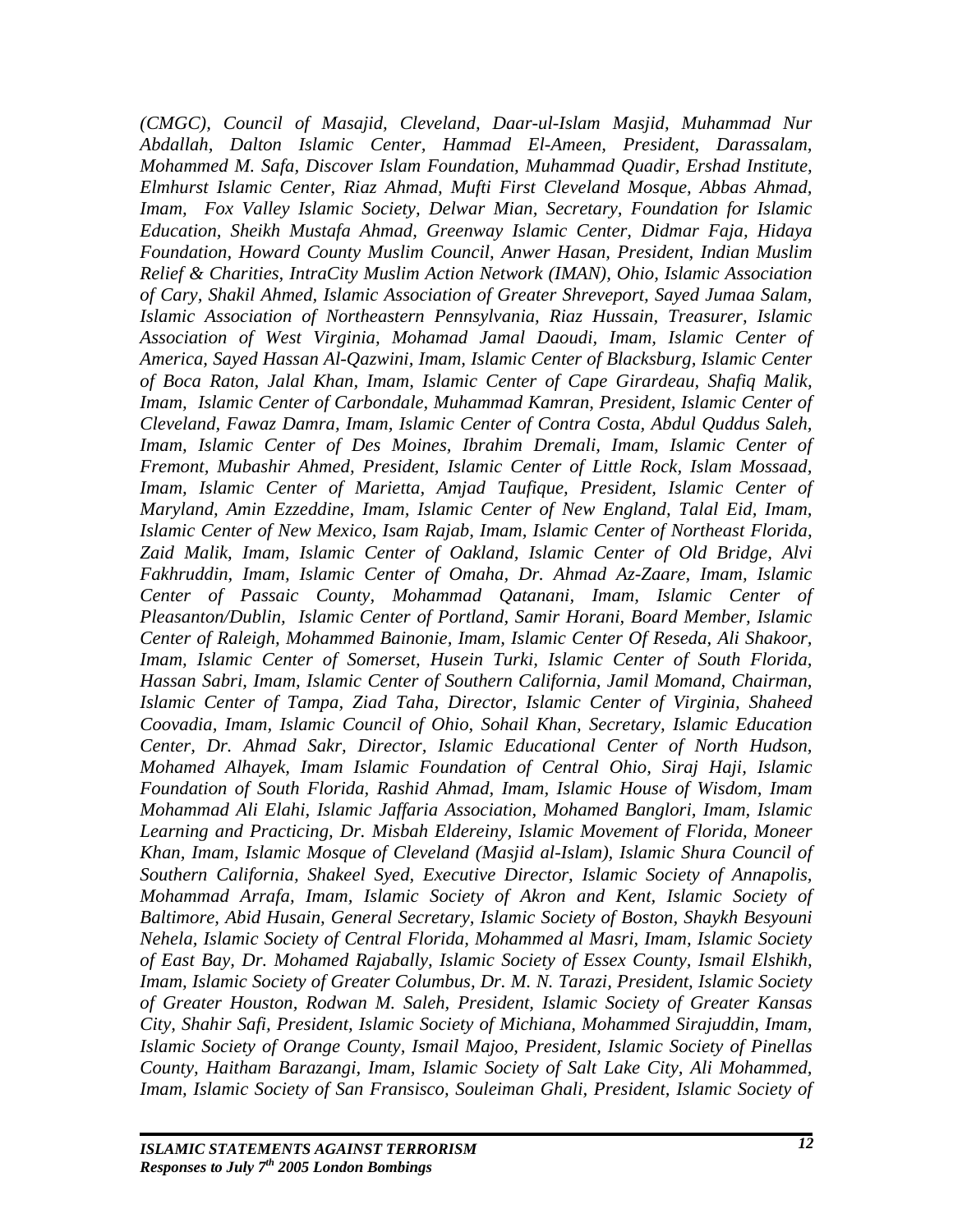*Tampa Bay Area, Muhammad Sultan, Imam, Islamic Society of Washington Area, Faizul Khan, Imam, Kalamazoo Islamic Center, Tariq Jameel, President, Long Beach Islamic Center, Tarek Mohamed, Masjid AbuBakr AlSiddique, Abdur Rahman Bashir, Imam, Masjid Al Heyder, Hafiz Inayadullah, Masjid Al Muminun, Furqan Muhammad, Imam, Masjid Al-Ansar, Nasir Ahmad, Imam, Masjid Al-Faizal, Roshan Ali, Imam, Masjid Al-Hijrah, Kamruz Hosein, Masjid Al-Ihsan, Tarik Chebbi, Imam, Masjid Al-Kauthar, Rudolph Ali, Imam, Masjid Al-Nahl , Rashad Mujahid, Imam, Masjid Al-Noor, Danish Siddiqui, President, Masjid Al-Rasul, Mujahid Abdul-Karim, Imam, Masjid Al-Taqwa, Abdul Karim Salih, Imam, Masjid An-Noor, Mohamed Zakaria Badat, Imam*  Islamic Society of North America website, 28 July 2005 http://www.isna.net/index.php?id=316

The Fiqh Council of North America wishes to reaffirm Islam's absolute condemnation of terrorism and religious extremism. Islam strictly condemns religious extremism and the use of violence against innocent lives. There is no justification in Islam for extremism or terrorism. Targeting civilians' life and property through suicide bombings or any other method of attack is haram – or forbidden - and those who commit these barbaric acts are criminals, not "martyrs."

The Qur'an, Islam's revealed text, states: "Whoever kills a person [unjustly]…it is as though he has killed all mankind. And whoever saves a life, it is as though he had saved all mankind." (Qur'an, 5:32) Prophet Muhammad said there is no excuse for committing unjust acts: "Do not be people without minds of your own, saying that if others treat you well you will treat them well, and that if they do wrong you will do wrong to them. Instead, accustom yourselves to do good if people do good and not to do wrong (even) if they do evil." (Al-Tirmidhi) God mandates moderation in faith and in all aspects of life when He states in the Qur'an: "We made you to be a community of the middle way, so that (with the example of your lives) you might bear witness to the truth before all mankind." (Qur'an, 2:143) In another verse, God explains our duties as human beings when he says: "Let there arise from among you a band of people who invite to righteousness, and enjoin good and forbid evil." (Qur'an, 3:104) Islam teaches us to act in a caring manner to all of God's creation. The Prophet Muhammad, who is described in the Qur'an as "a mercy to the worlds" said: "All creation is the family of God, and the person most beloved by God (is the one) who is kind and caring toward His family." In the light of the teachings of the Qur'an and Sunnah we clearly and strongly state:

1. All acts of terrorism targeting civilians are haram (forbidden) in Islam.

2. It is haram for a Muslim to cooperate with any individual or group that is involved in any act of terrorism or violence.

3. It is the civic and religious duty of Muslims to cooperate with law enforcement authorities to protect the lives of all civilians.

We issue this fatwa following the guidance of our scripture, the Qur'an, and the teachings of our Prophet Muhammad – peace be upon him. We urge all people to resolve all conflicts in just and peaceful manners. We pray for the defeat of extremism and terrorism. We pray for the safety and security of our country, the United States, and its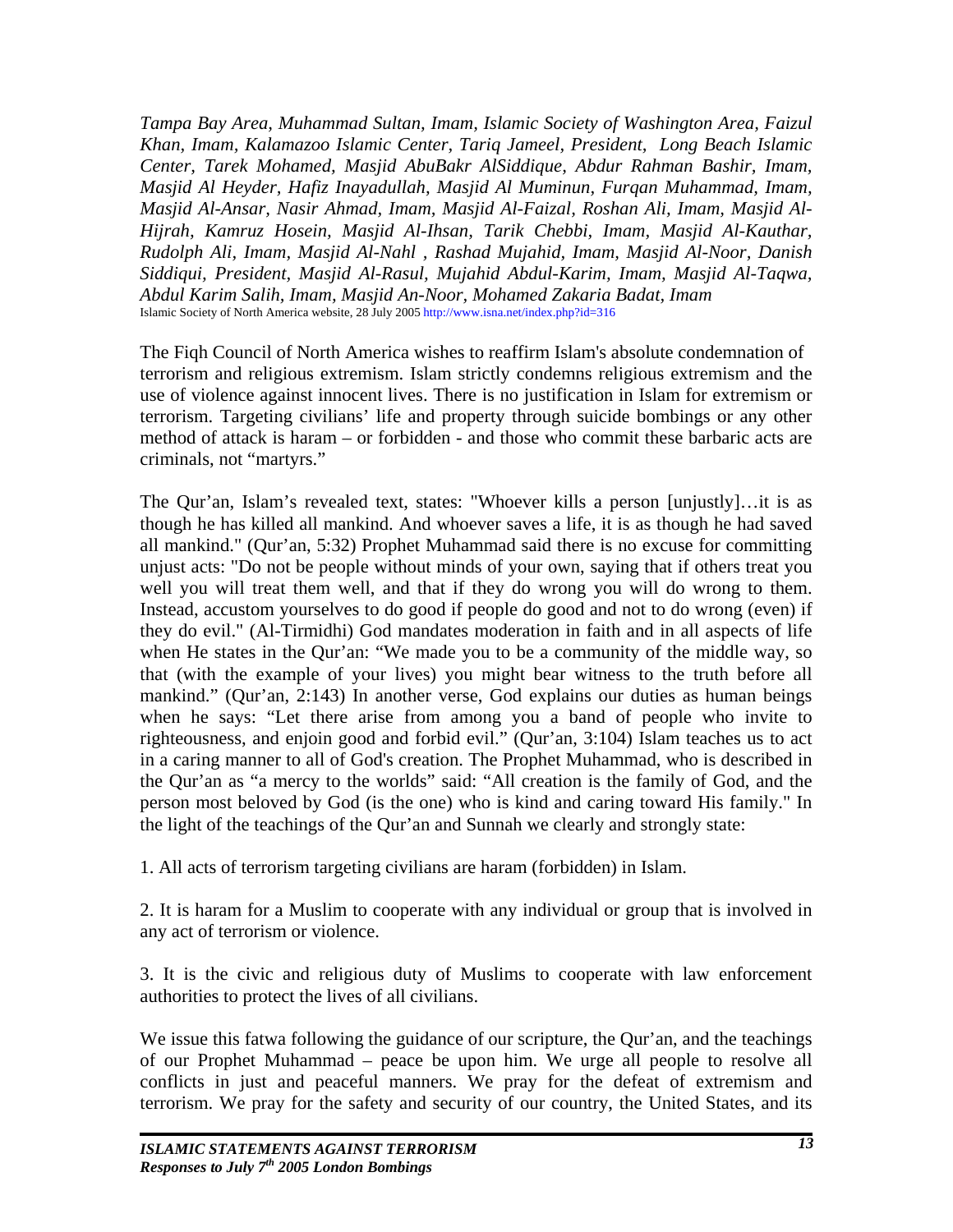people. We pray for the safety and security of all inhabitants of our planet. We pray that interfaith harmony and cooperation prevail both in the United States and all around the globe.

#### *Council on American-Islamic Relations (CAIR)*

CAIR website, July 7, 2005, http://www.cair-net.org/default.asp?Page=articleView&id=1647&theType=NR

"We join Americans of all faiths, and all people of conscience worldwide, in condemning these barbaric crimes that can never be justified or excused. American Muslims offer their sincere condolences to the loved ones of those who were killed or injured in today's attacks and call for the swift apprehension and punishment of the perpetrators."

*In 2004, CAIR launched an online petition drive, called "Not in the Name of Islam," designed to disassociate Islam from the violent acts of a few Muslims. See: http://www.cair-net.org/asp/article.asp?id=169&page=AA* 

#### *The American-Arab Anti-Discrimination Committee (ADC)*  http://www.adc.org

"The American-Arab Anti-Discrimination Committee is horrified by the series of bombings that rocked London's public transportation earlier today. Information as to who is responsible for these latest bombings in London has yet to be confirmed. Regardless of the identity of the perpetrators of this terrible crime, ADC condemns this heinous act in the strongest possible terms. ADC urges the public and the media to proceed with caution. ADC believes that the best plan of action to such an appalling attack is for all Americans to come together and offer support to the English people."

#### *American Muslim Alliance (AMA)*

The American Muslim Perspective Online Magazine, 7 July 2005 http://www.amperspective.com/html/london\_bombings.html

"We join all people of goodwill in condemning these utterly immoral and heinous crimes. We extend our heartfelt condolences to the families of the victims and the British people…We're shocked and horrified by what has happened in London and condemn this wanton massacre of innocent civilians in the strongest possible terms…While we call for the swift apprehension and punishment of the perpetrators, we also join the Muslim Council of Britain in urging Muslims to help in the recovery effort."

#### *American Muslim Voice (AMV)*

The American Muslim Perspective Online Magazine, 7 July 2005 http://www.amperspective.com/html/london\_bombings.html

"The American Muslim Voice vehemently condemns the barbaric bombings in London causing death and injuring to score of innocent people. We reaffirm our principled position towards acts of terror, regarding them as cowardly acts of violence irrespective of the identity of the perpetrators or their motives. Islam holds the sanctity of human life as Qur'an clearly states: "If anyone slays a human being, it shall be as though he had slain all mankind" (5:32). Those who commit these heinous crimes are not following any religion or acting as human beings. Our heart goes out to the families and friends of those who were the innocent victims of today's terrorist attacks. We truly need to walk away from violence and start moving towards a different path by creating a culture of peace, understanding, acceptance, mutual respect and harmony. We should do everything in our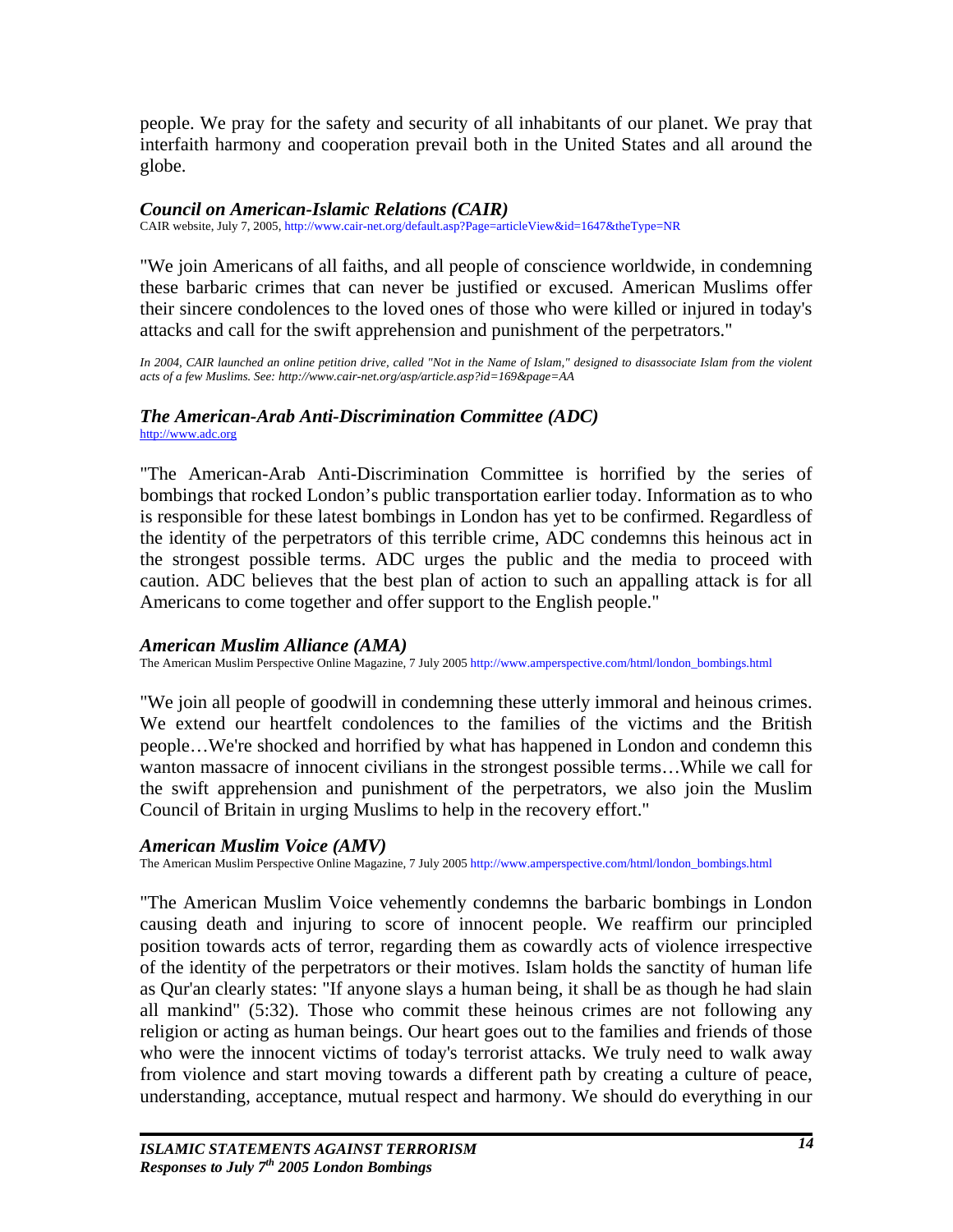power to break down all barriers and form lifelong friendships. We all desire world peace, and we can achieve it only if all of us start feeling the pain of others. John Wooden says it best: Consider the rights of others before your own feelings, and the feelings of others before your own rights. Let us use this tragedy to stand united and say no to the terrorists irrespective of their identity."

#### *Abdul Malik Mujahid*

*Chairman of the Council of Islamic Organizations of Greater Chicago (CIOGC)*  The American Muslim Perspective Online Magazine, 7 July 2005 http://www.amperspective.com/html/london\_bombings.html

"We condemn this brutality in the strongest terms. These attacks are an affront to Islam and to Muslims all over the world including Muslim in America. They are in no way a reflection of Islamic teachings, which order Muslims to preserve and protect life…This is why I would like to request all mosques in North America, England and the world to pray for the victims of this tragedy during Friday prayers tomorrow. We would also like to request that Imams offer Friday sermons about the sanctity of life in Islam and the heinousness of terrorism."

#### *Islamic Circle of North America (ICNA)*

The American Muslim Perspective Online Magazine, 7 July 2005 http://www.amperspective.com/html/london\_bombings.html

"The Islamic Circle of North America (ICNA) is shocked and horrified at the several attacks on the people of London during the rush hour mass transit. We join everyone in condemning such acts of terror and senseless violence. Our thoughts and prayers are with the victims and their loved ones at this tragic moment. We trust that the authorities will determine those responsible for these barbaric acts and bring them to justice quickly. Islam holds the sanctity of human life at the highest regard, and shedding the blood of innocent people is considered most heinous crime. As Muslims we condemn the killing of innocent people for any reason. This is an attack on all of us, and all communities of faith need to stand together in calm and resolute purpose against terrorism, hatred and extremism. We urge the people of England to remain calm. As citizens we also hope innocent people will not be targeted in backlash following this terror attack. Learning from experience after 9/11, we also express the profound hope that civil liberties will not be a further casualty of this tragic event, in the Great Britain or around the world. Here in the US, we urge Muslims to remain cautious and in communication while continuing their daily work, to avoid fear and confusion and remain measured in response, and above all, to put our trust in the Mercy of Allah, All-Mighty, which will sustain us during the coming days, Insha Allah."

# *Islamic Society of North America (ISNA)*

http://www.isna.net

"The Islamic Society of North America expresses its strongest condemnation of the horrific bombings in London today. We abhor these acts of mindless violence that violate all Islamic principles regarding the sanctity of life and the safety and security of innocent civilians. ISNA urges the swift apprehension of those responsible and offers condolences to those who have lost their loved ones. Irrespective of the sociopolitical implications,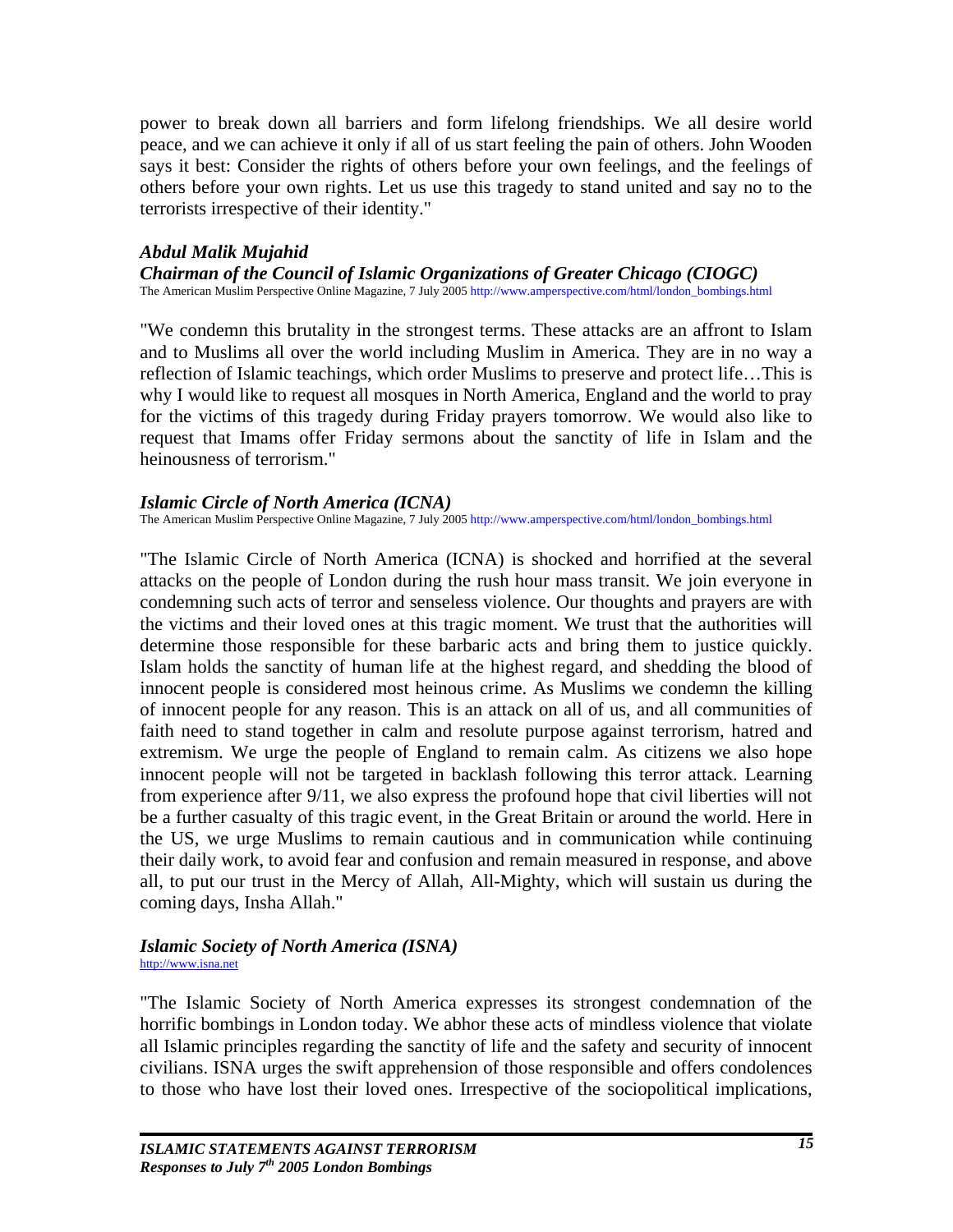this act violates the Islamic principles of the sanctity of life and the safety and security of innocent civilians. Attacking civilians who are going about their daily business is a criminal act that violates Islamic principles, and must be condemned by all Muslims. Our hearts go out to the victims and their families."

# *Muslim American Society (MAS)*

www.masnet.org

"The Muslim American Society utterly condemns the heinous acts of terror that rocked the London transit system and killed and injured scores of innocent people. Our most heartfelt condolences and sympathies are extended to the bombing victims and their families. We reiterate our consistent and principled position towards acts of terror, regarding them as cowardly acts of violence irrespective of the identity of the perpetrators or their motives. Islam holds the sanctity of human life in the highest possible regard, and the shedding of blood of any innocent person is considered a repulsive crime. MAS believes that relationships between people and nations should be governed by universal brotherhood, compassion, tolerance, fairness and mutual interests."

# *Muslim Public Affairs Council (MPAC)*

www.mpac.org

"Islam considers the use of terrorism to be unacceptable for any purpose. Any individual or group that claims that these heinous actions serve as a redress for legitimate grievances is dreadfully mistaken. MPAC condemns the exploitation of people and issues, regardless of the perpetrators and their justifications. This assault is unmistakably an act of terrorism, an attack against humanity. "We at the Muslim Public Affairs Council (MPAC) extend our heartfelt condolences to the families of the victims and the British people. As Americans, we are familiar with the imminent and the long-term repercussions of terrorism. Here at home, we stand in solidarity with law enforcement to maintain security, and we have every reason to believe that similar cooperation will take place in London."

# **RESPONSES FROM MUSLIM AND ARAB LEADERS**

#### *King Abdullah II Jordan*  King Abdullah II website, 7 July 2005, http://www.kingabdullah.jo/main.php?main\_page=3&lang\_hmka1=1

"In a statement issued by the Royal Hashemite Court, His Majesty stressed Jordan's solidarity with the British people and his condemnation of such criminal acts that left several fatalities and injuries. The King underlined the need for all to join efforts to fight all forms of terrorism and the forces that support and stand behind it. His Majesty said that our true Islamic religion condemns the killing of innocents and rejects all forms of violence and terrorism, stressing that Islamic values promote tolerance and justice and renounce violence. The King extended his condolences to the families of the victims and wished the wounded a speedy recovery."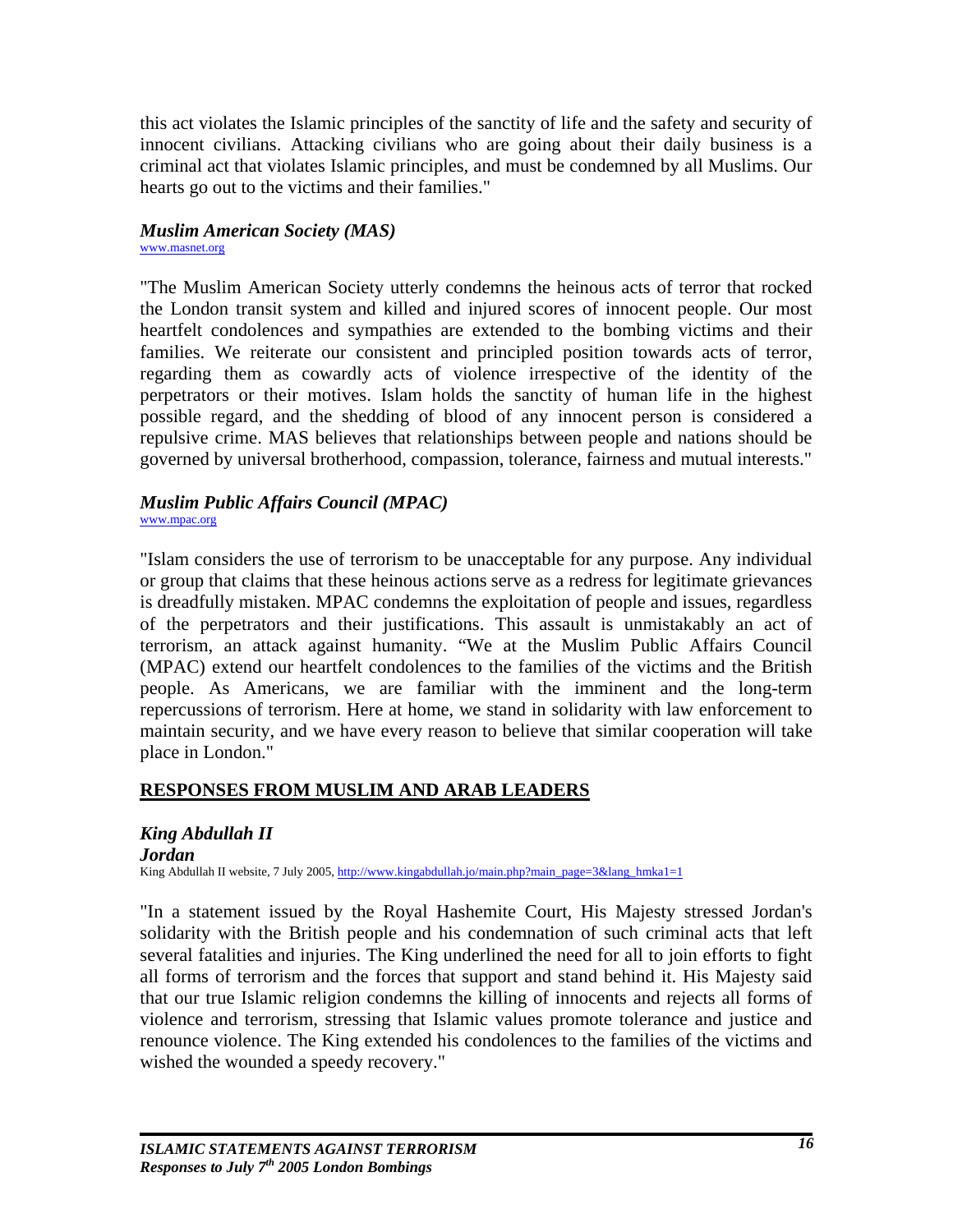#### *King Abdullah II Jordan*  King Abdullah II website, 7 July 2005**,** http://www.kingabdullah.jo

"[A]ll of us have been shocked and devastated by this really terrible tragedy that has unfolded in Britain. And I'd like to take this opportunity really to extend our sympathies to the victims and their families for this terrible, terrible crime that has happened in England. And for Britain to know that they are not alone. We will stand with them in their hour of need. We are doing all that we can as part of many countries to work with the British authorities to identify who are behind this horrible crime, and bring them to justice as quickly as possible and to make sure that they are defeated at the end of the day."

# *Bashar Al-Assad*

*Syrian President*  St. James Catholic Church website (from agencies), 9 July 2005, http://news.stjamescatholic.org/2005/07/horror\_and\_cond.html

"On behalf of the Syrian people and myself, we denounce these awful actions that we condemn and strongly refuse."

# *Hamid Karzai*

*Afghan President:*  BBC News, 8 July 2005, http://news.bbc.co.uk/1/hi/world/europe/4660415.stm

"This is an attack not against a city, this is an attack not against a nation, this was an attack against the whole of mankind."

# *Pervez Musharraf Pakistani President*

St. James Catholic Church website (From Agencies), 9 July 2005, http://news.stjamescatholic.org/2005/07/horror\_and\_cond.html

"[I]t was with deep sorrow that I learnt about the blasts in central London, that wrought havoc and killing innocent people."

#### *Saudi Arabian Crown Prince Abdullah bin Abdul Aziz Saudi Arabia*  Agence France Presse, 9 July 2005, http://politics.yahoo.com/s/afp/20050709/wl\_mideast\_afp/britainattackssaudi\_050709205230

"[Demonstrated the] cowardice and vile nature of their perpetrators," and strongly denounced this dreadful crime" which targeted innocent people."

# **RESPONSES FROM MUSLIM AND ARAB OFFICIALS**

*Abdulmohsen Al-Akkas Saudi Arabian Social Affairs Minister*  Arab News, 8 July 2005, http://www.arabnews.com/?page=4&section=0&article=66628&d=8&m=7&y=2005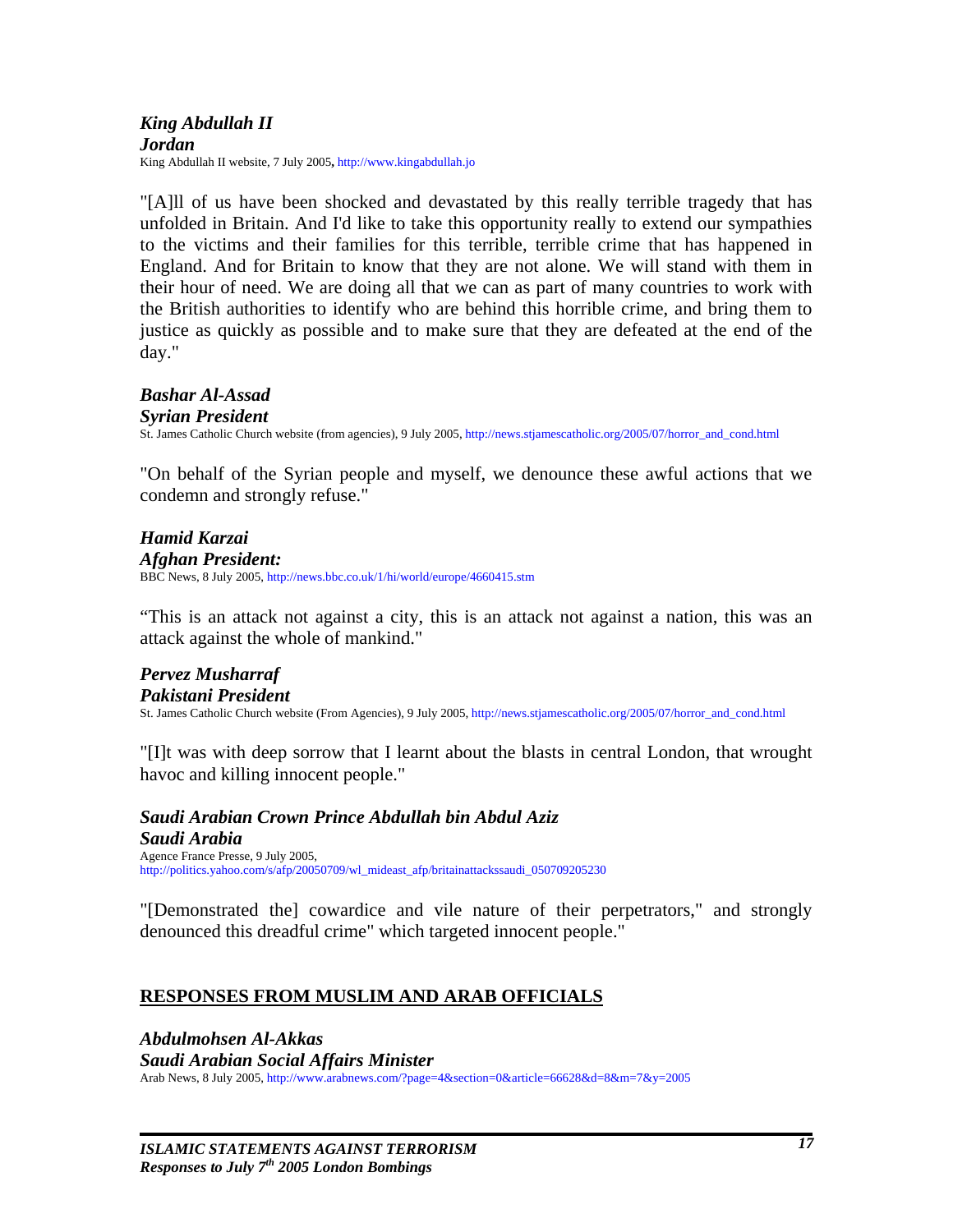"It is a heinous act. I don't know who did it. I condemn it in the strongest possible terms and I offer my sympathies to the families."

#### *Prince Nayef bin Abdul Aziz Saudi Arabian Interior Minister*

Agence France Presse, 9 July 2005, http://politics.yahoo.com/s/afp/20050709/wl\_mideast\_afp/britainattackssaudi\_050709205230

"We have expressed to Britain our readiness for any cooperation, and if any information becomes available, we will provide it to them."

*Sheikh Sabah al-Ahmad al-Sabah Kuwaiti Prime Minister*  Al-Jazeera.net, 7 July 2005, http://english.aljazeera.net/NR/exeres/2F2BE378-F9B6-4F0E-A7B9-9BC0DF5D89AD.htm

"These terrorist attacks which target innocent lives are against all human norms and values." And expressed "Kuwait's sympathy and support to friendly Britain and to all actions it will take to eradicate vicious terror in order to preserve security and stability."

#### *Sheikh Hamdan bin Zayed Al-Nahayan*

*United Arab Emirates Deputy Prime Minister and State Minister for Foreign Affairs*  Arab News, 8 July 2005, http://www.arabnews.com/?page=4&section=0&article=66628&d=8&m=7&y=2005

"[The United Arab Emirates] condemns in the strongest possible terms these horrific crimes and declares full solidarity with the British government."

#### *Ibrahim al-Jaafar Iraqi Prime Minister*

BBC News, 8 July 2005, http://news.bbc.co.uk/1/hi/world/europe/4660415.stm

"It is a shameful terrorist act that doesn't have any relation to religions and human morals. While I am expressing my deep sorrow to you and through you to the British people and families of victims, I confirm to you our deep will to rid the evil of terrorism in any country as it appears."

## *Saeb Erekat*

*Palestinian negotiator* 

Reuters, 7 July 2005, http://www.alertnet.org/thenews/newsdesk/L0791441.htm

"We condemn with the strongest possible terms these explosions, and convey our sincere condolences to the British people and government."

# *Moussa Abu Marzouk Deputy chief of Hamas, Palestinian Islamist group's political bureau condemned the London bombings*

Reuters, 7 July 2005, http://www.alertnet.org/thenews/newsdesk/L0791441.htm

"Targeting civilians in their transport means and lives is denounced and rejected."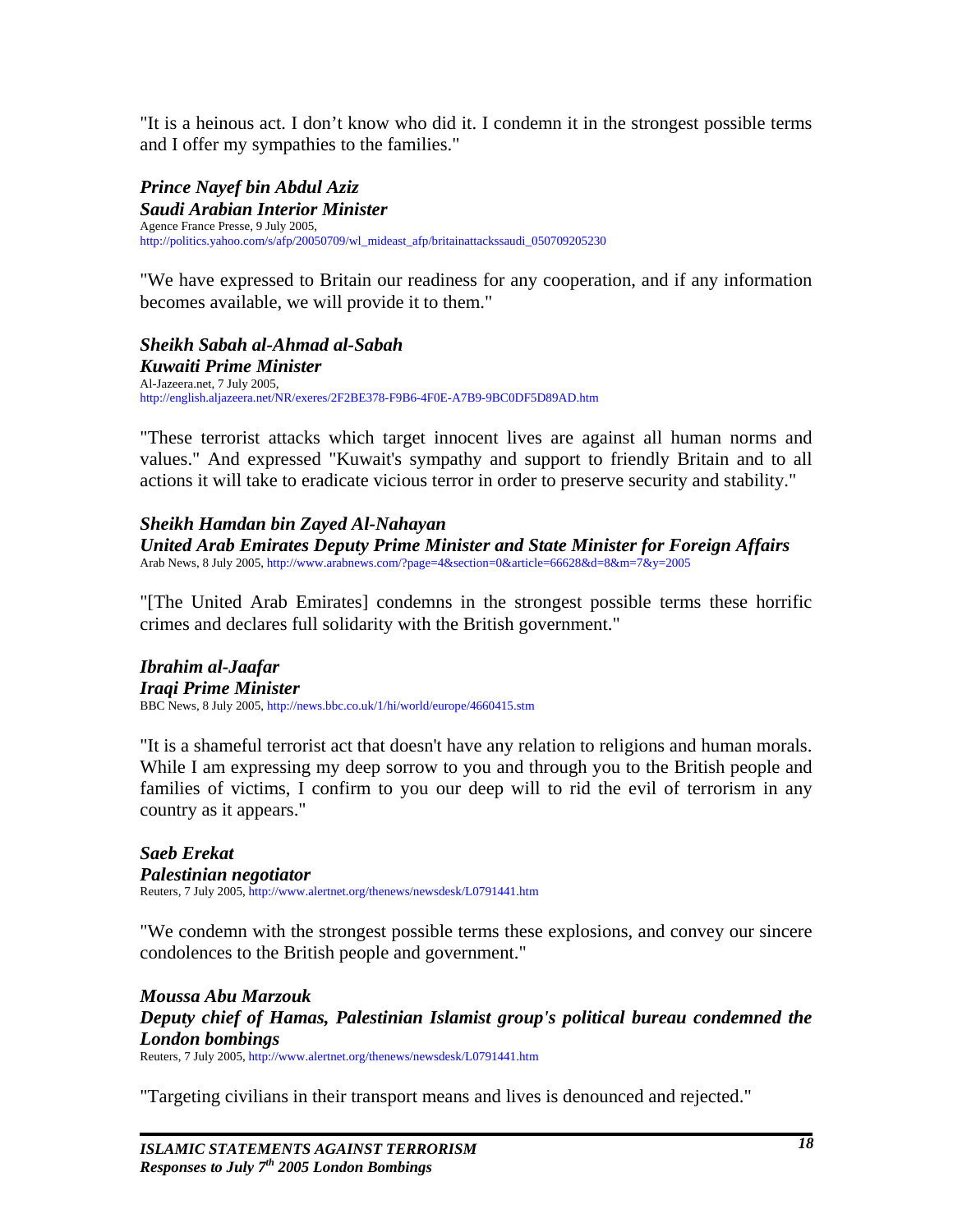#### *Nabil Benabdallah*

#### *Moroccan government spokesman and Communication Minister*

Reuters, 7 July 2005, http://www.alertnet.org/thenews/newsdesk/L0791441.htm

"These heinous attacks underline the need for the international community to...unite its efforts to fight these acts and abort their objectives."

*Hamid Reza Asefi Iranian foreign ministry spokesman*  BBC News, 8 July 2005, http://news.bbc.co.uk/1/hi/world/europe/4660415.stm

"Iran [has] sympathy with the families of the victims of these terrorist acts [and denounces] the use of violence to achieve objectives."

*Sheikh Rashid Pakistani Information Minister*  BBC News, 8 July 2005, http://news.bbc.co.uk/1/hi/world/europe/4660415.stm

"We condemn the attacks in London this morning. We offer our heartfelt sympathies to those who suffered due to such acts."

#### *Yuri Thamrin*

#### *Foreign Ministry spokesman in Jakarta, Indonesia*

St. James Catholic Church website (From Agencies), 9 July 2005, http://news.stjamescatholic.org/2005/07/horror\_and\_cond.html

"We are shocked by these barbaric attacks that claimed the lives of so many innocent civilians...We condemn them entirely."

## *Abdullah Ahmad Badawi*

#### *Malaysian Prime Minister*

St. James Catholic Church website (From Agencies), 9 July 2005, http://news.stjamescatholic.org/2005/07/horror\_and\_cond.html

"We do not know who committed this deadly and terrible act but we must make sure that their side does not win. All countries must work together against terrorism."

## *Prof. Ekmeleddin Ihsanoglu*

*Secretary General of the Organization of the Islamic Conference* Organization of the Islamic Conference website, 8 July 2005, http://www.oic-oci.org/

"Against the backdrop of the recent increasing acts of terror and violence in the world and their growing negative effects on international peace and security, the Organization of the Islamic Conference expressed its deep preoccupation and denunciation of the terrorist attacks which targeted innocent civilians whether in the London bombings that took place on the 7th of this month, the daily massacres in Iraq or in the attacks against tourist targets in Turkey and elsewhere."

*Gholam-Ali Haddad Adel Speaker of the Islamic Consultative Assembly (Majlis)*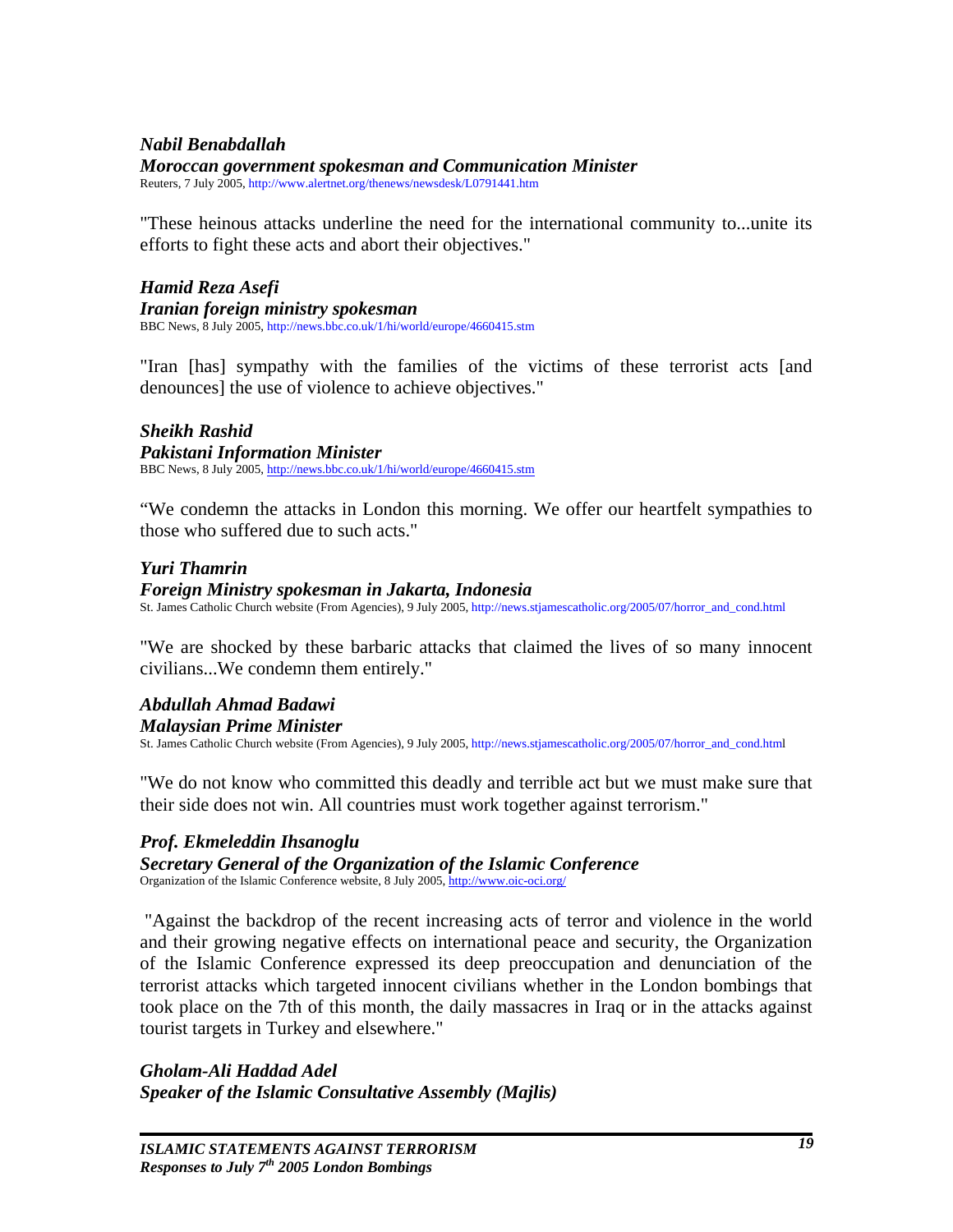"[The attacks were] bitter and inhumane…evil acts. [I hope] that one day mankind can uproot terrorism in all its forms and lead the world towards peace, justice and friendship among all nations."

## **RESPONSES FROM MUSLIM PERSONALITIES AND INSTITUTIONS AROUND THE WORLD**

#### *Prof. Ibrahim Chabbouh*

*Secretary-General, International Islamic Conference 2005 Director, Aal al-Bayt Institute for Islamic Thought, Amman, Jordan*  Statement released in Amman, Jordan, 21 July 2005

 "Islam honors human life as being sacred, the Holy Quran says: «whoever killed a soul other than by way of retaliation for having killed another soul or for corruption in the land, it will be as if he has killed all mankind»[Al-Ma'ida, 5:32]. It does not condone all these acts of aggression perpetrated against innocent people anywhere in the world. We denounce the bombings that took place in the United Kingdom, and elsewhere, as being terrorist criminal acts that all Muslims condemn, and express our solidarity and deepest compassion with the families of the victims and human society at large."

#### *Islamic Educational, Scientific and Cultural Organization (ISESCO)*

ISESCO website, 8 July 2005, http://www.isesco.org.ma/English/press/viewpage.asp?Lien=99961

"The Islamic Educational, Scientific and Cultural Organization –ISESCO- has, in the strongest terms, condemned the bombings that targeted London, on Thursday morning. ISESCO, which gathers fifty-one member states of the Organization of the Islamic Conference, has decried the tormenting acts of killing, violence and terror from which Islam can but be exempt. For, as it further explained, nothing can warrant terrorism and the use of violence as a means for serving any objective whatsoever. From its position as the cultural conscience of the Islamic world, ISESCO is incensed at the works of depraved individuals and groups who, behind the cloak of Islam, take to crimes against humanity. And in a press release issued today, ISESCO further stated that Islam has clearly fixed its canon against slaughter, true to the word of Almighty Allah: "if anyone slew a person – unless it be for murder or for spreading mischief in the land – it would be as if he slew the whole people." And in addressing scholars, jurists, intellectuals and the community of Islamic religious leaders in the Islamic world and in countries of emigration, ISESCO called upon condemning the criminal acts and terror bombings that struck at London; and it has, by the same token, urged for deprecating the assassination of the ambassador of the Arab Republic of Egypt to the Republic of Iraq by gunmen pretending to act according to Islamic Shariah. The Islamic Organization said it is a most depraved affront to Islam and Muslims to kill innocent people in the name of Islam."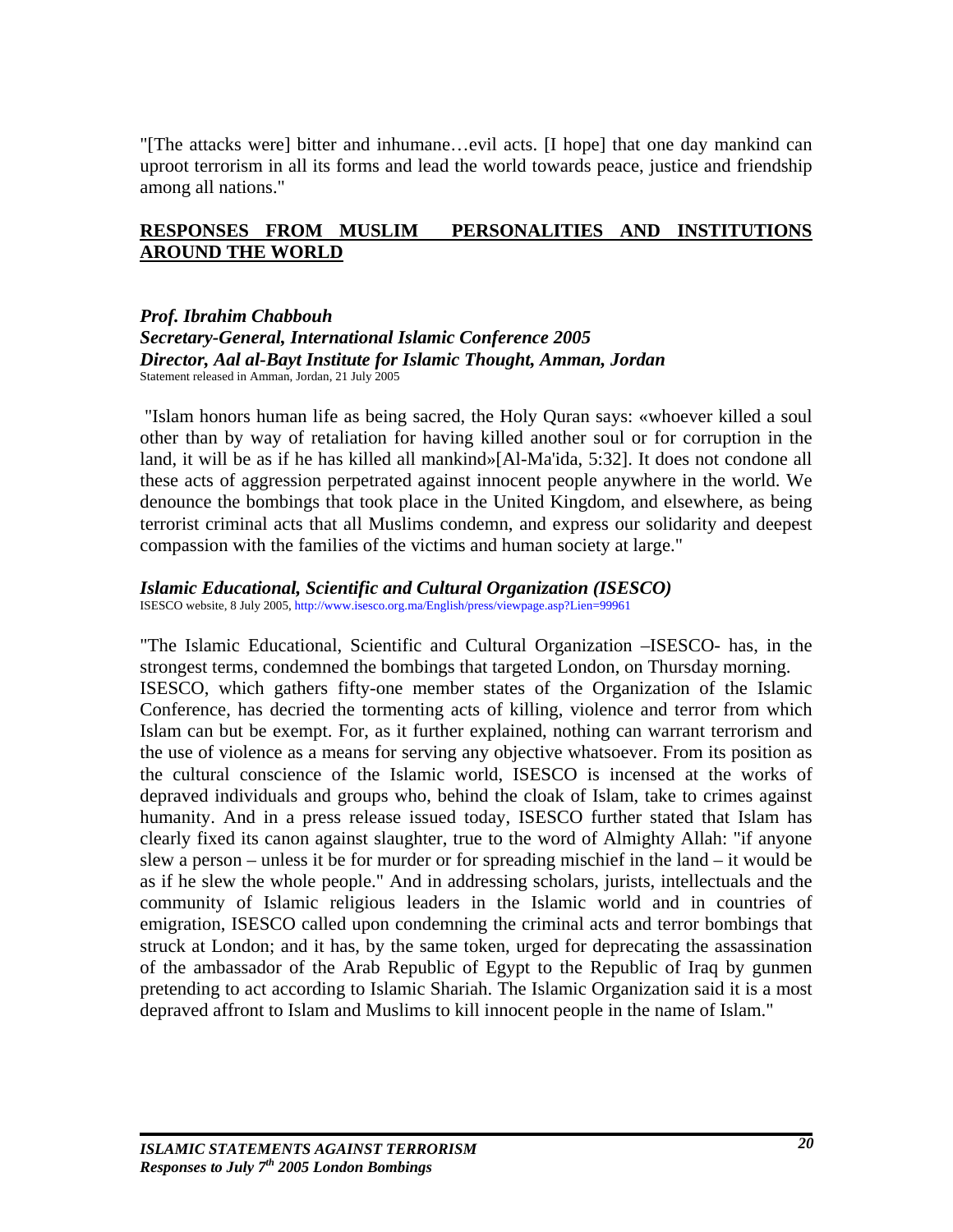#### *Muslim World League*

Muslim World League website, 9 July 2005, http://www.themwl.org/PressReleases/default.aspx?d=1&cid=13&cidi=73&l=AR

"On behalf of the Muslims and the Islamic organizations represented at the MWL, the MWL would like to condemn this criminal act which led to the killing of innocent civilians."

#### *Mohammed Mehdi Akef Supreme Guide, Muslim Brotherhood*

"[attacks were] a terrible crime, contrary to the teachings of Islam."

#### *Prince Turki al-Faisal and Lord Carey*

#### *Saudi Arabian ambassador to Britain and former Archbishop of Canterbury Co-chairs of the Council of One Hundred of the World Economic Forum*  Sunday Telegraph, London, United Kingdom, 24 July 2005

"Good people of all faiths, or of none, are united in seeing the London bombings as a terrible act against humanity….There is no faith that condones the taking of innocent life and that celebrates suicide. The killing of innocent people is prohibited by all faiths. "Thou shalt not kill" is one of the 10 commandments passed down to us all from the Prophet Moses in the Holy Bible. "Whoever kills a person has killed the whole of humanity," says one of the best known Koranic verses….There are those among our human family who are committing these deeds of horror and devastation and who do not see how evil and terrible they are. They claim to be faithful to Islam and faithful to God but they are not. This is not Islam and these acts are absolutely not the will of God. Their twisted vision is alien to the healthy body of the faith that holds the world's Muslim community together. It is a wicked perversion of the common values of faith. Imams and teachers who have used Islam to bolster and preach their political beliefs have done so by perverting traditional Islamic texts. Declaring fatwas permitting suicide bombings goes against everything at the heart of Islam. These so-called Muslim scholars must be and are condemned. They are violating the most dearly held principles of Islam. The terrorists who have been led to kill themselves are the victims of bad teaching, resulting from this twisted ideology subjecting religion to political ends….The West does need to understand that while some Islamic scholars…may seek to follow a path that goes back to a fundamental view of Islam and may wish to lead a more conservative life, they do not accept suicide bombings or the taking of innocent human life. No one can do this and be a true Muslim….In Islamic terms this is a project of *muhasaba*, a quest for the authentic Muslim voice that can dissolve the dark forces of destruction and point towards our true human values that cherish life and can bring about true human flourishing. In the words of the Koran: "God does not change the condition of a people until they change the condition of their own selves" (13:11).

This is happening: there is a deep significance in three declarations made immediately before and after the London bombings. First, more than 170 Muslim religious leaders met in Amman, Jordan, both Shi'ite and Sunni leaders as well as Ibadis and Ismailis. They all agreed that only those trained within the traditional eight schools of Islamic jurisprudence have the authority to issue fatwas. This might seem an academic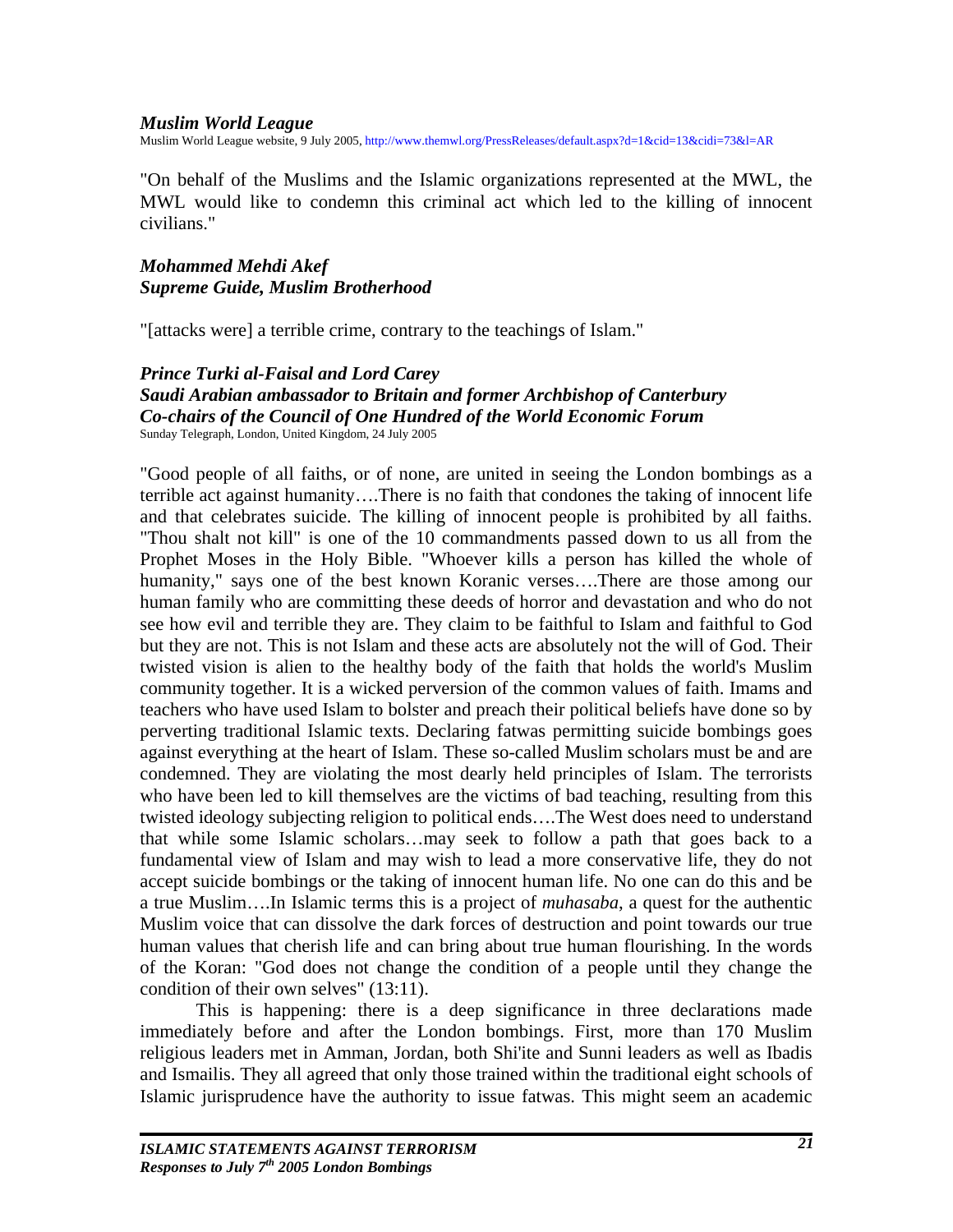point, but it is fundamental to undermining the legitimacy of so called Islamist (rather than Islamic) terrorism. This declaration makes clear that none of these supposed fatwas is legitimate or Islamic: Islam has united and declared the terrorists to be in breach of the Islamic faith."

# *Dr. Tariq Ramadan Muslim Scholar and Intellectual Switzerland*

The Guardian, London, United Kingdom, 9 July 2005, http://www.guardian.co.uk/comment/story/0,,1524754,00.html

"On Wednesday Londoners were united in joy. Now we face the risk that fear will build walls of doubt and misunderstanding between them. All could come to feel that they are potential victims: of Muslim extremists on the one hand; of rejection and racism on the other. The proponents of the "clash of civilisations" theory will have won if we allow ourselves to become suspicious towards people of other faiths and cultures.

Where does and where shall our strength lie? First, we must condemn these attacks with the strongest energy; Muslims in unison with wider British society. But to condemn is not enough. Our values, our societies, our common future require that we become aware of our shared responsibilities. Yes, London is a multicultural society but - in common with the rest of Europe - it will preserve its pluralistic equilibrium only through the personal engagement of every individual in their daily life, within their own neighbourhood.

Muslims must speak out and explain who they are, what they believe in, what they stand for, what is the meaning of their life. They must have the courage to denounce what is said and done by certain Muslims in the name of their religion. They will not reassure their fellow citizens by pretending to be "like them", saying only what they want to hear and becoming invisible. They have to assert their identities, refuse simplistic discourses, promote critical and self-critical understanding and get out from their intellectual, religious and social ghettos. European societies need to see European Muslims involved in the society's questions of the day: citizenship, school, unemployment. Their strength must lie in refusing to be victims and in becoming active citizens, politically engaged both domestically and internationally.

In the name of the rule of law, democracy and human rights, we cannot accept that the rights of individuals (Arab or Muslim) be trampled upon, or that populations are targeted and discriminated against in the name of the war against terrorism. The strength of democratic societies relies on their capacity to know how to stand firm against extremism while respecting justice in the means used to fight terrorism.

We shall achieve this balance only if every citizen, after the shock of this attack, makes the effort to get to know his neighbour better - his difference, his complexity, his values and hopes. It is not enough for progressive, open-minded people to say, "This is not Islam!" It is urgent that such people meet and act alongside Muslims - practically, concretely, daily. More and more Europeans are becoming passive, comforting themselves with pious vows and idealistic discourses: they want concrete measures against terror but think that "living together" will happen with no effort, as if by magic.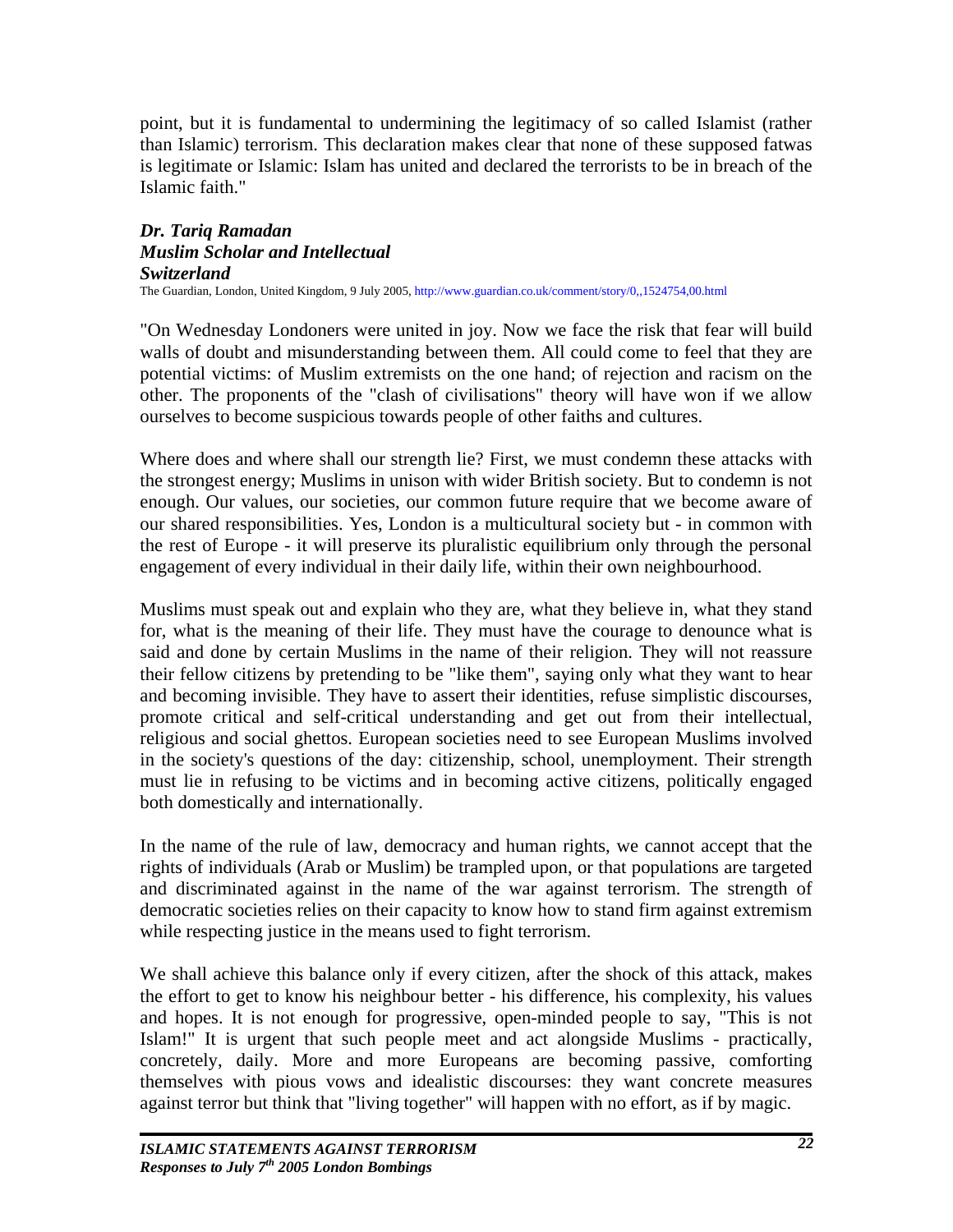Terror will crash down on us if we fail to understand that a pluralistic society requires the personal and daily commitment of every citizen. Criminals, no doubt, will continue to kill, but we shall be able to respond to them by demonstrating that our experience of human brotherhood and mutual respect is stronger than their message of hate. Our lives are fragile, but our commitment to our ideals is strong."

#### *The Federation of Islamic Organizations in Europe (FIOE)*

Islam Online, 8 July 2005, http://islamonline.net/English/News/2005-07/08/article05.shtml

"This heinous attack, which shook the world, runs in the face of all religious, ethical, and human values and must be condemned in no uncertain terms…Muslims in Britain as well as across Europe stand shoulder to shoulder with their respective country-folk in order to achieve the best interests of European societies and safeguard their respective safety, security and prosperity,...Islam rejects entirely the shedding of innocent people's blood and considers this a heinous crime, as clearly stated in the Noble Qur'an and all Islamic scripts."

#### *Central Council of Muslims in Germany*

Islam Online, 8 July 2005, http://islamonline.net/English/News/2005-07/08/article05.shtml

"The bombings were barbaric acts of terrorism perpetrated to serve certain political goals…Those who incite terrorism and violence against innocent civilians cannot be called Muslims."

#### *Dalil Boubakeur*

*President of the French Council for the Muslim Religion*  Islam Online, 8 July 2005, http://islamonline.net/English/News/2005-07/08/article05.shtml

"On behalf of French Muslims and the French Council for the Muslim Religion (CFCM), I strongly condemn the heinous terrorist attacks that rocked London."

#### *Dr Waleed Kadous*

#### *Co-convener, Australian Muslim Civil Rights Advocacy Network (AMCRAN)*  Australian Muslim Civil Rights Advocacy Network website, 7 July 2005, http://amcran.org

"Such attacks are barbaric and totally inconsistent with any kind of civil tradition, whether it be secular or religious…Such disrespect for life is a symbol of barbarity…Regardless of who committed these acts, we unequivocally and unambigiously condemn these attacks…We would like to express our condolences to the people of London, and let them know that we stand with them, and that we will support them in the pursuit of those involved in these criminal acts and their punishment under the law."